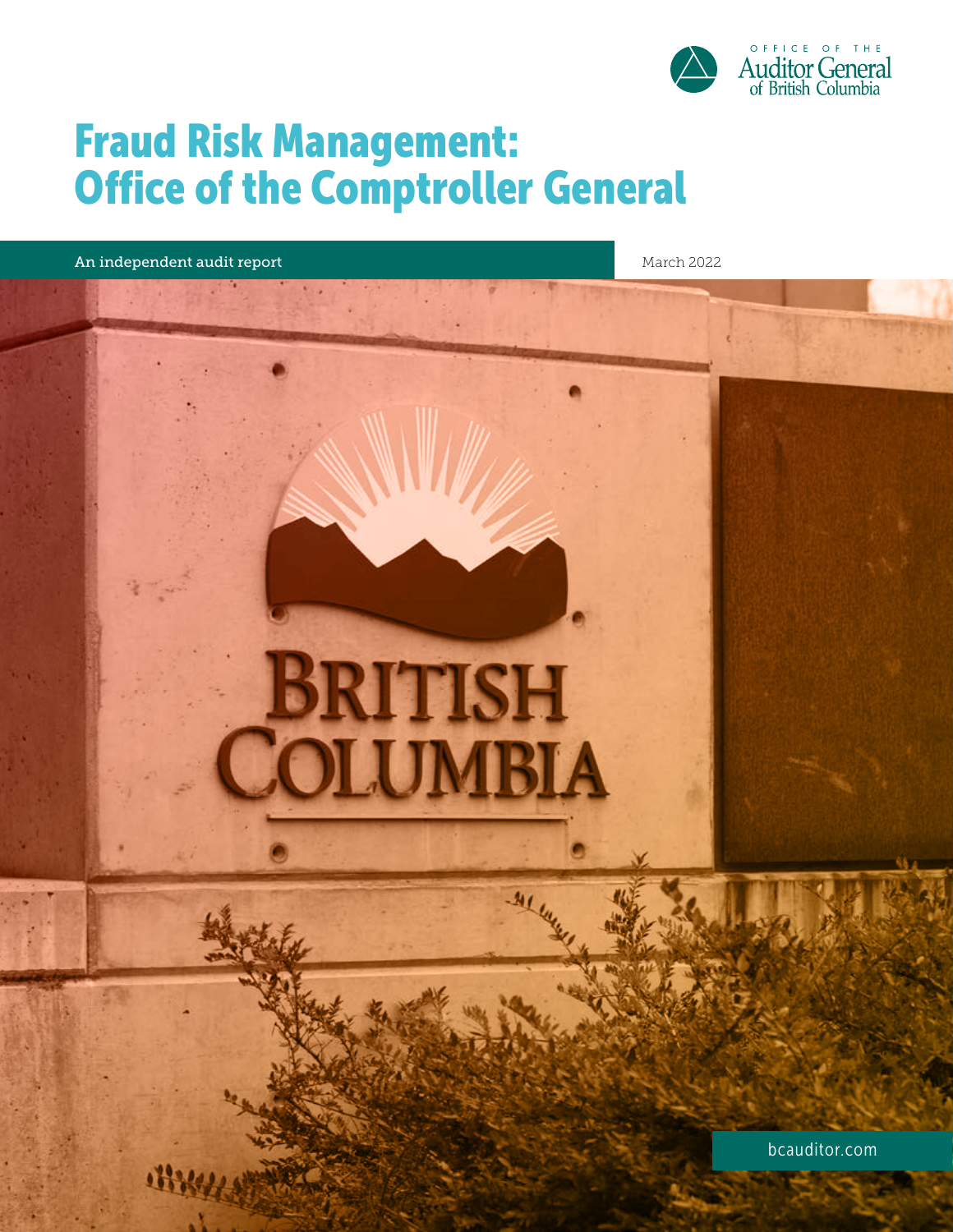

623 Fort Street Victoria, British Columbia Canada V8W 1G1 P: 250.419.6122 F: 250.387.1230 www.bcauditor.com

The Honourable Raj Chouhan Speaker of the Legislative Assembly Province of British Columbia Parliament Buildings Victoria, British Columbia V8V 1X4

Dear Mr. Speaker:

I have the honour to transmit to the Speaker of the Legislative Assembly of British Columbia the report *Fraud Risk Management: Office of the Comptroller General*.

We conducted this audit under the authority of section 11(8) of the *Auditor General Act*. All work on this audit was performed to a reasonable level of assurance in accordance with the Canadian Standard on Assurance Engagements (CSAE) 3001—Direct Engagements, set out by the Chartered Professional Accountants of Canada (CPA Canada) in the *CPA Canada Handbook— Assurance*.

Mal & files

Michael A. Pickup, FCPA, FCA Auditor General of British Columbia Victoria, B.C.

March 2022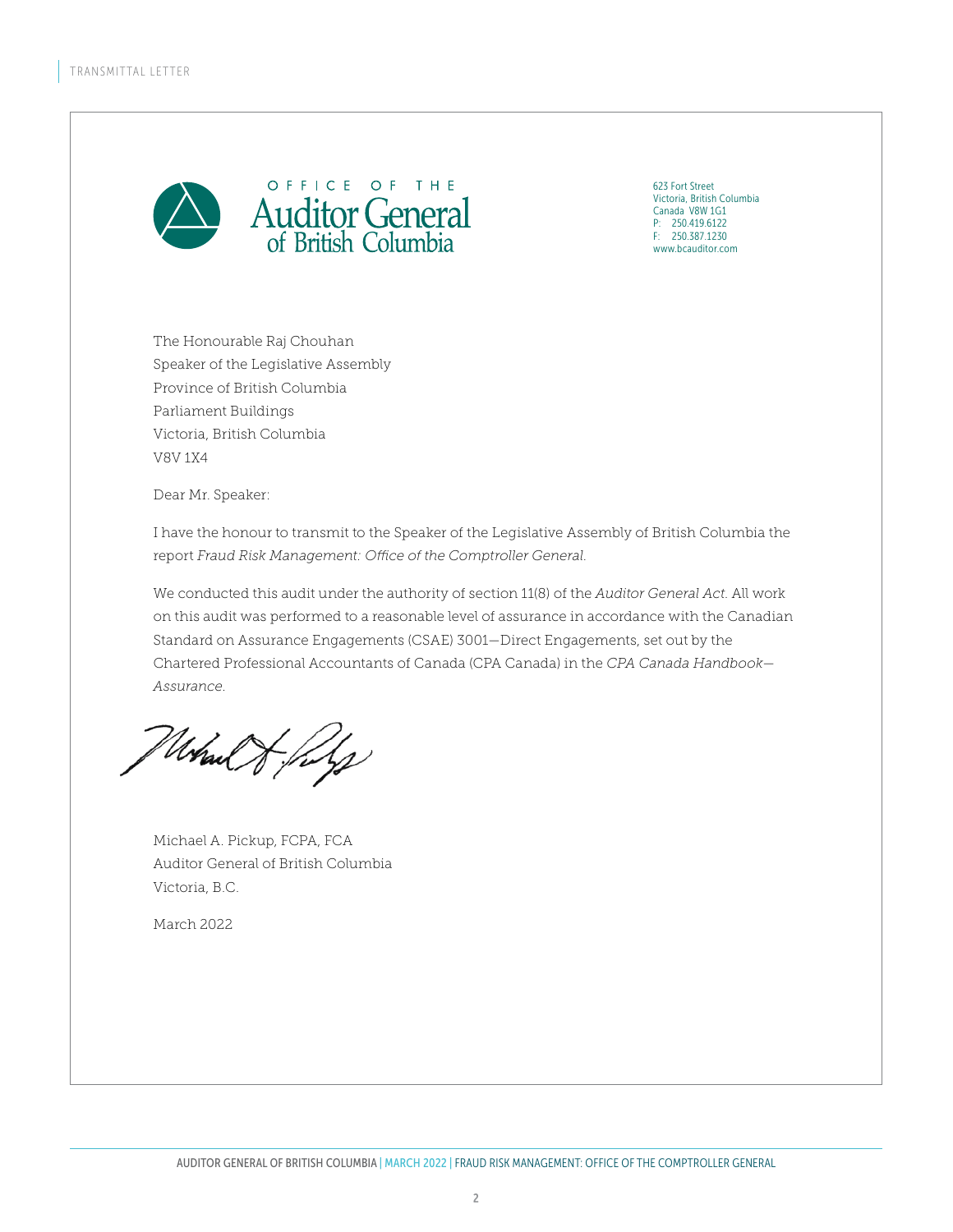# Contents

| Audit at a glance                                                                                                                                                                                                                    |           |
|--------------------------------------------------------------------------------------------------------------------------------------------------------------------------------------------------------------------------------------|-----------|
| <b>Background 2000 Contract Contract Contract Contract Contract Contract Contract Contract Contract Contract Contract Contract Contract Contract Contract Contract Contract Contract Contract Contract Contract Contract Contrac</b> |           |
| Objective <u>subsective</u> and the set of the set of the set of the set of the set of the set of the set of the set o                                                                                                               |           |
|                                                                                                                                                                                                                                      |           |
|                                                                                                                                                                                                                                      | <b>10</b> |
|                                                                                                                                                                                                                                      | 22        |
| Appendix A: Recommendations and auditee response <b>Communications</b> and and all the sequence of the sequence of the                                                                                                               | 23        |
|                                                                                                                                                                                                                                      | 25        |

The Office of the Auditor General of British Columbia acknowledges with respect that we conduct our work on Coast Salish territories, primarily on the traditional lands of the Lekwungen-speaking people (Esquimalt and Songhees Nations) and the WSANEC people (Pauquachin, Tsartlip, Tsawout, Tseycum First Nations).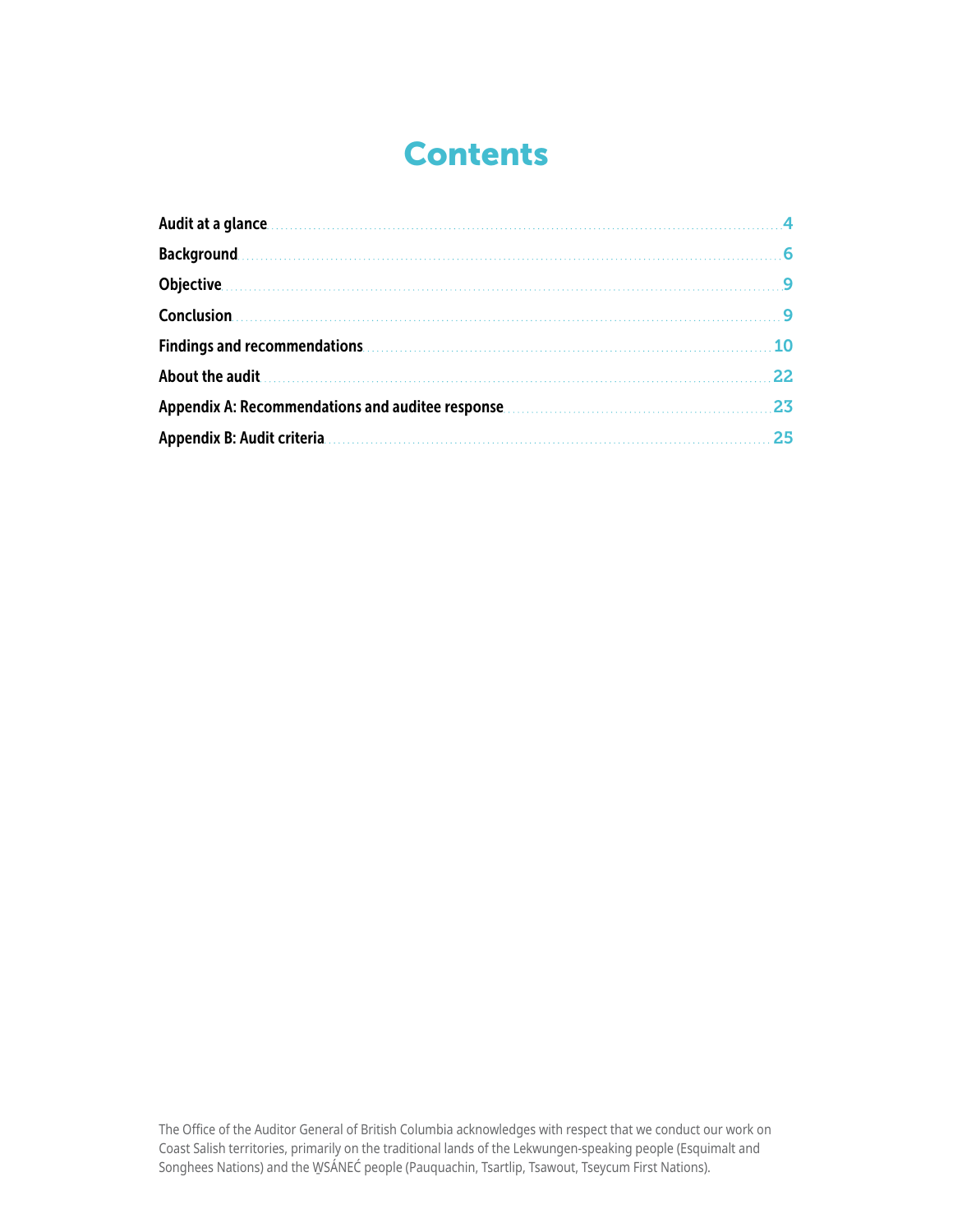<span id="page-3-0"></span>

# Audit at a glance



## Why we did this audit

- The Association of Certified Fraud Examiners estimates organizations can lose up to five per cent of revenue to fraud.
- The comptroller general has legislated responsibility for the overall quality and integrity of financial management and control systems for government, including controls to mitigate the risk of fraud.
- An effective fraud risk management framework maximizes the likelihood fraud will be prevented or detected in a timely manner, and fraud allegations will be responded to appropriately.
- The B.C. government's fraud risk management framework is decentralized. Ministries are responsible for managing fraud risks in their organization, with oversight and support from the Office of the Comptroller General (OCG).
- In 2017, the OCG significantly changed the way it responds to reports of fraud by turning its focus to prevention and detection.

## **Objective**

To determine whether the Office of the Comptroller General has established an effective framework to manage fraud risk in the B.C. public service.

### Audit period:

April 1, 2020, to September 30, 2021

### **Conclusion**

The Office of the Comptroller General (OCG) has established an effective framework to manage fraud risk in the B.C. public service, except for the incomplete government-wide fraud risk assessment.

Most components of the framework are in place but we found:

- The OCG had not completed a government-wide fraud risk assessment at the time of the audit. It is scheduled to be completed by March 31, 2022.
- The OCG 's process to monitor and report on the components of the fraud risk management framework does not include monitoring and reporting on its government-wide fraud risk assessment.

We made three recommendations to improve government's fraud risk management framework.

The Office of the Comptroller General has accepted all three recommendations.

MARCH 2022 | FRAUD RISK MANAGEMENT: OFFICE OF THE COMPTROLLER GENERAL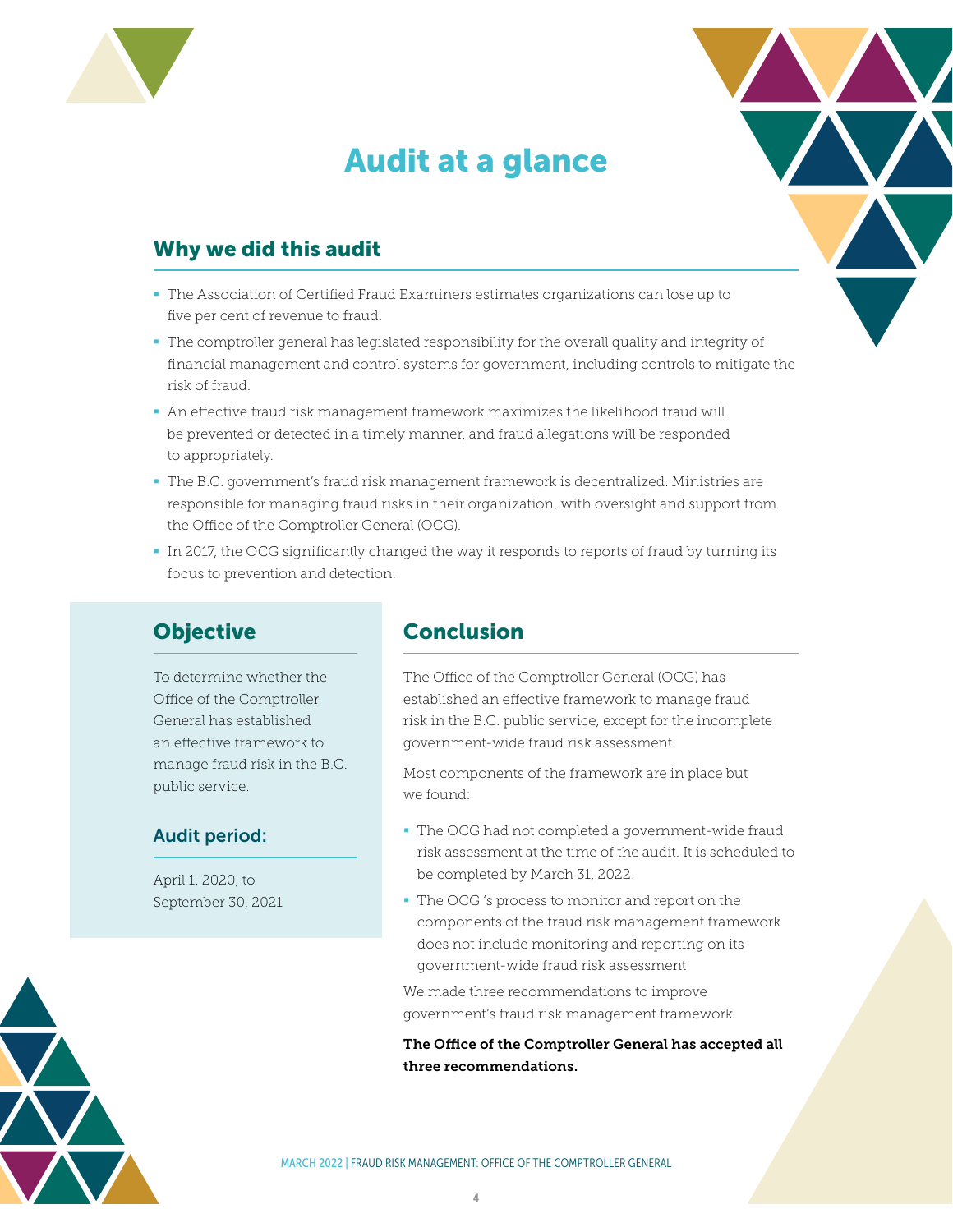



### What we found

| <b>Fraud risk</b><br>qovernance             | • Government core policy establishes clear employee and ministry responsibilities.                                                                                                        |
|---------------------------------------------|-------------------------------------------------------------------------------------------------------------------------------------------------------------------------------------------|
|                                             | • Ministries and other central agency investigation units understand the role and responsibilities of<br>the OCG.                                                                         |
|                                             | • The OCG understands its capacity to fulfill its responsibilities for fraud risk management.                                                                                             |
|                                             | <b>RECOMMENDATION 1</b>                                                                                                                                                                   |
| <b>Fraud risk</b><br>assessment             | • The OCG has assessed fraud risk for certain types of transactions and some programs.                                                                                                    |
|                                             | . The OCG had not completed an overall, government-wide fraud risk assessment.                                                                                                            |
|                                             | This assessment is scheduled to be complete March 31, 2022. Until the fraud risk assessment is                                                                                            |
|                                             | complete, the OCG will not have a full understanding of current fraud risks and the likelihood and<br>significance of those risks.                                                        |
|                                             | <b>RECOMMENDATION 2</b>                                                                                                                                                                   |
| <b>Fraud control</b><br><i>activities</i>   | • Ministries are responsible for establishing and monitoring their own fraud control activities.                                                                                          |
|                                             | • The OCG monitors ministry compliance with relevant core policies and ministry fraud<br>control activities.                                                                              |
|                                             | • The OCG has developed mandatory fraud awareness and prevention training for public<br>service employees.                                                                                |
|                                             | <b>NO RECOMMENDATION</b>                                                                                                                                                                  |
| Fraud<br>investigation and<br>communication | • The OCG has documented policies and procedures for investigating incidents of suspected fraud.                                                                                          |
|                                             | - The OCG has a process to ensure it receives reports of fraud identified within government.                                                                                              |
|                                             | • During the audit period, the OCG received 22 reports of suspected fraud.                                                                                                                |
|                                             | - All reported suspected frauds were reviewed by OCG, but none led to a forensic investigation.                                                                                           |
|                                             | <b>NO RECOMMENDATION</b>                                                                                                                                                                  |
| <b>Fraud framework</b><br>monitoring        | • The OCG has a process to monitor and report on the components of the fraud risk management<br>framework currently in place.                                                             |
|                                             | • This process does not include monitoring and reporting on the effectiveness of its fraud risk<br>assessment process and how the identified risks impact government's overall framework. |
|                                             | <b>RECOMMENDATION 3</b>                                                                                                                                                                   |

#### After reading the report, you may want to ask the following questions of government:

- *1. What are government's plans to respond to the results of the government-wide fraud risk assessment and update it in the future?*
- *2. In a decentralized model, how can the OCG ensure government has a robust process for identifying and appropriately responding to incidents of suspected fraud in all ministries?*
- *3. What are the risks for government following the OCG's shift from focusing on investigations of reported fraud to a focus on prevention and detection?*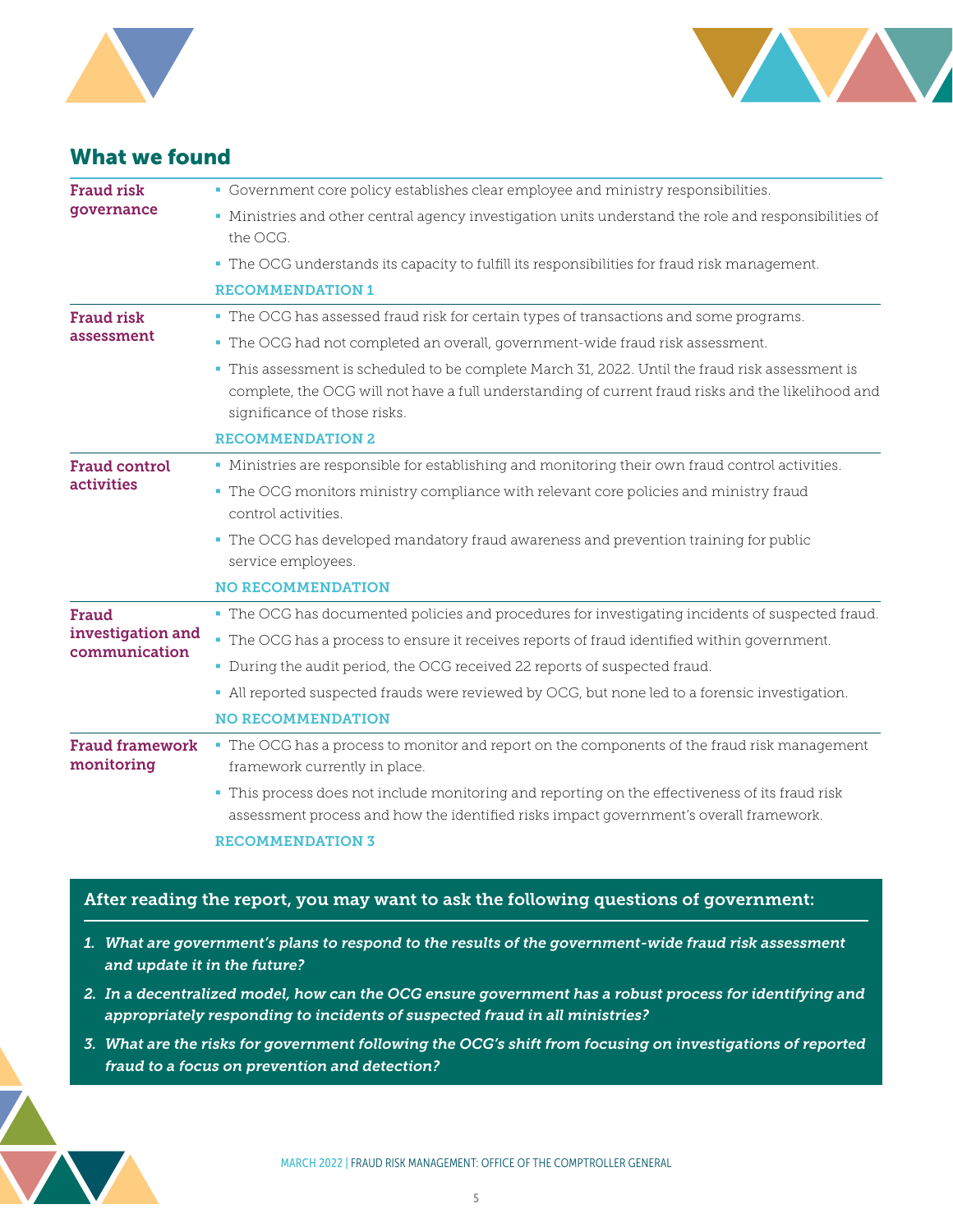## Background

<span id="page-5-0"></span>All organizations are at risk of loss due to fraud. The Association of Certified Fraud Examiners estimates that organizations lose up to five per cent of their revenue to fraud annually. Although there are differences between government and non-government entities, key elements of fraud risk management are the same.

In the Government of B.C., the *Financial Administration Act* establishes the authority and responsibility of the comptroller general for the overall quality and integrity of government's financial management and control systems, including controls to mitigate the risk of fraud. There is also a legal obligation for public service employees to report to the comptroller general any expenditure about to be authorized or payment about to be made that they consider to be in contravention of the *Financial Administration Act*.

The framework for fraud risk management in government is defined in the Treasury Board's *Core Policy and Procedures Manual*. It's a decentralized model where ministries are responsible for establishing internal processes and controls to manage fraud risks in their organization, with oversight and support from the Office of the Comptroller General (OCG). Within the OCG, the Corporate

For the purposes of managing fraud risks within government, fraud is defined as any intentional act to deceive others, resulting in the government suffering a loss and/or the perpetrator achieving a gain.

Compliance and Controls Monitoring Branch monitors financial transactions across government, testing compliance with financial controls and identifying unauthorized or unusual payments. The OCG also has a small team, Forensic Accounting Services, responsible for developing and delivering fraud risk management training, facilitating government's fraud risk assessment process, and coordinating the OCG's response to reported incidents of fraud, including coordinating with ministries and central agencies.

Forensic Accounting Services was established in 2020, replacing the Investigations and Forensics Unit. The B.C. Ombudsperson's 2017 report, *[Misfire: The 2012 Ministry of Health](https://bcombudsperson.ca/investigative_report/misfire-the-2012-ministry-of-health-employment-terminations-and-related-matters/)  [Employment Terminations and Related Matters](https://bcombudsperson.ca/investigative_report/misfire-the-2012-ministry-of-health-employment-terminations-and-related-matters/)* highlighted weaknesses with an investigation conducted by the former unit, and made recommendations to ensure investigations are fair, effective and accurate.

Between 2017 and 2020, the OCG addressed the concerns raised by the ombudsperson including making staffing changes, restructuring the investigations unit, and creating a procedural manual to support internal investigations. The OCG also began outsourcing forensic investigations rather than leading them internally to ensure that investigations were conducted by professionals with the appropriate skills and expertise. During the 18-month audit period,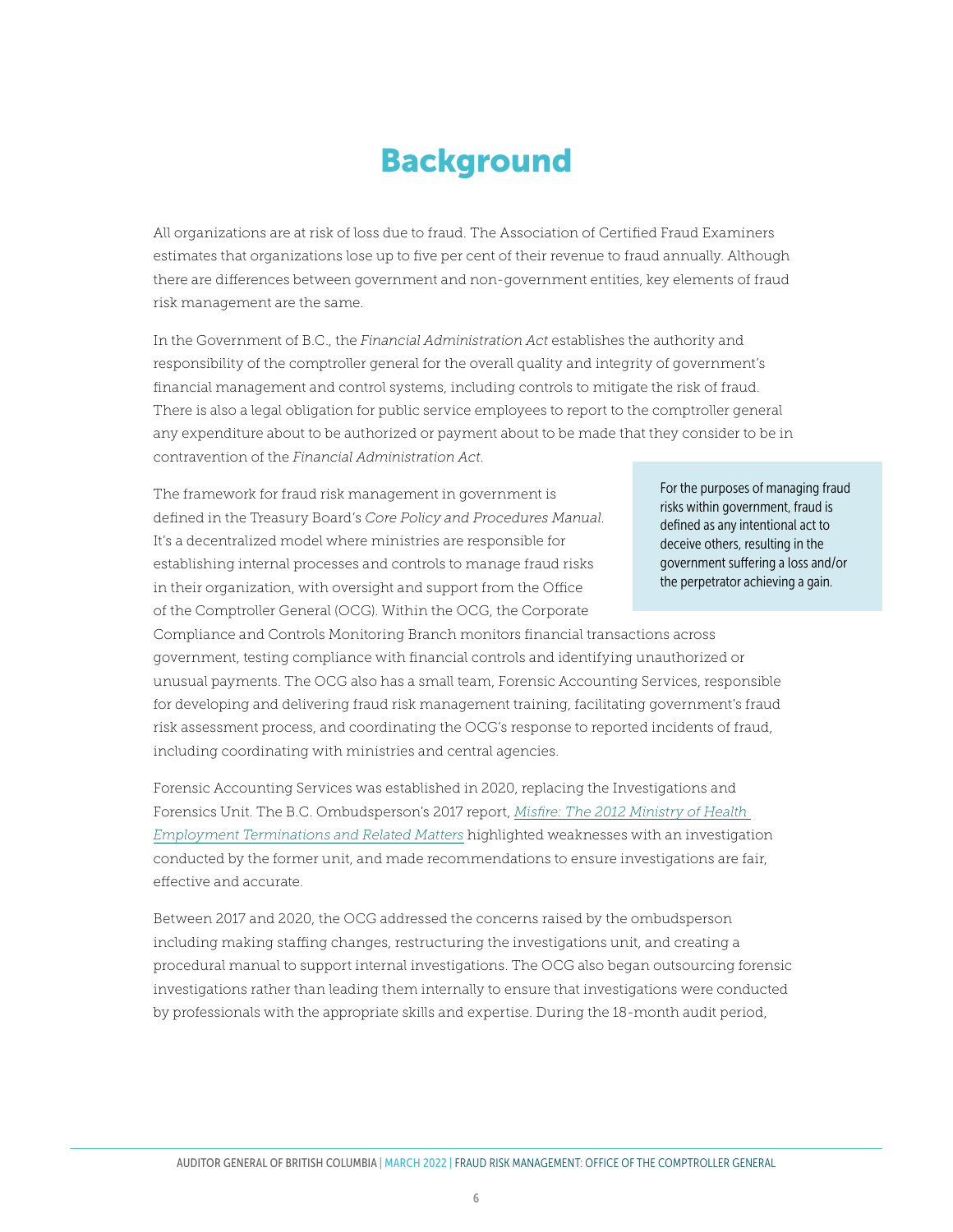Forensic Accounting Services received 22 reports of suspected fraud. Each of these reports was reviewed and assessed by Forensic Accounting Services, but none of the reports resulted in a forensic investigation by the OCG.

### Fraud focus: From investigation to prevention and detection

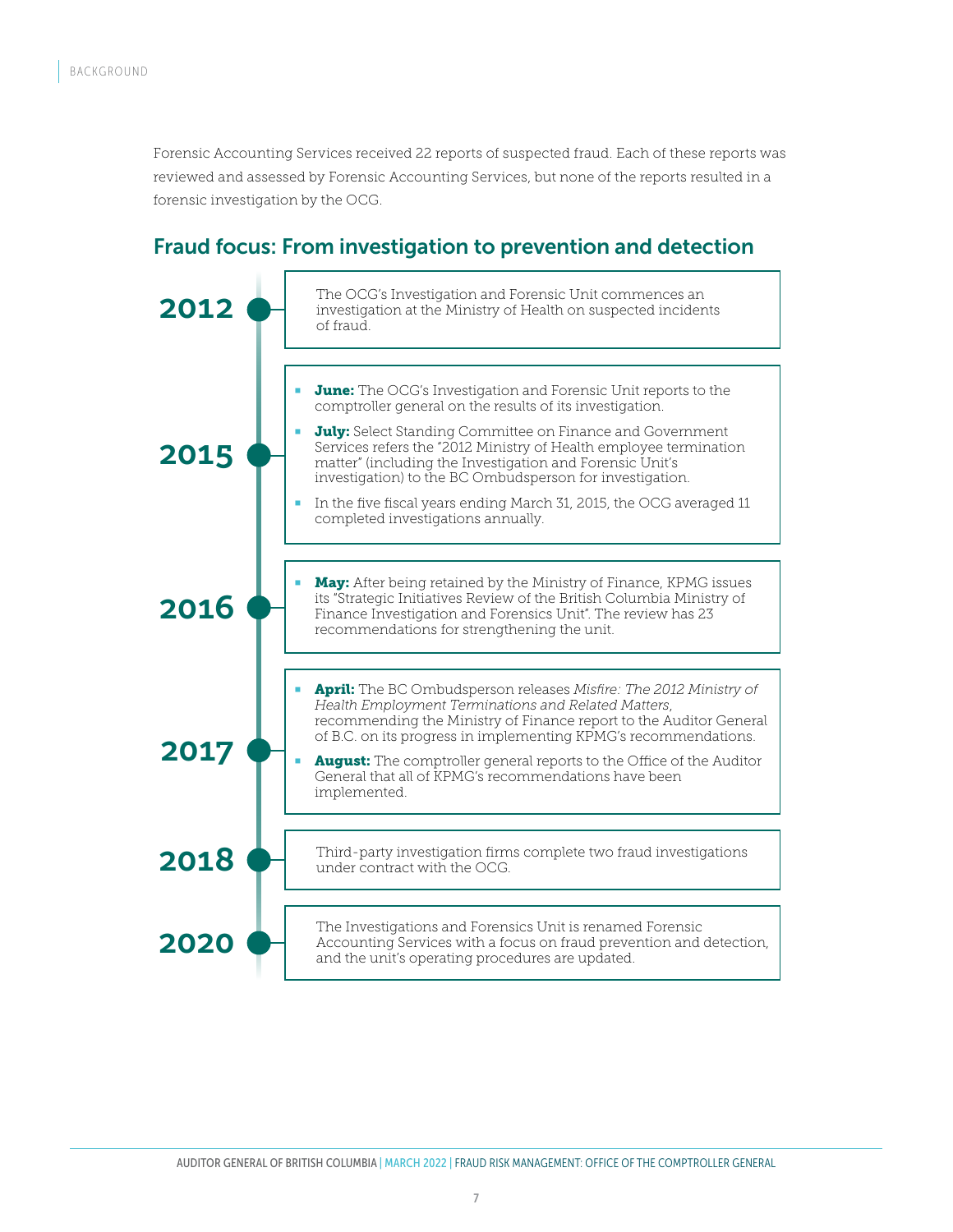The U.S.-based Committee of Sponsoring Organizations of the Treadway Commission (COSO) published best practices guidance for establishing an effective fraud risk management framework in its 2016 *Fraud Risk Management Guide*. The framework is based on five principles that need to be implemented for an ongoing, comprehensive fraud risk management process. We developed our audit criteria based on these principles and an understanding of the decentralized model for fraud risk management in the B.C. public service.

### Ongoing, comprehensive fraud risk management process



SOURCE: COSO Fraud Risk Management Guide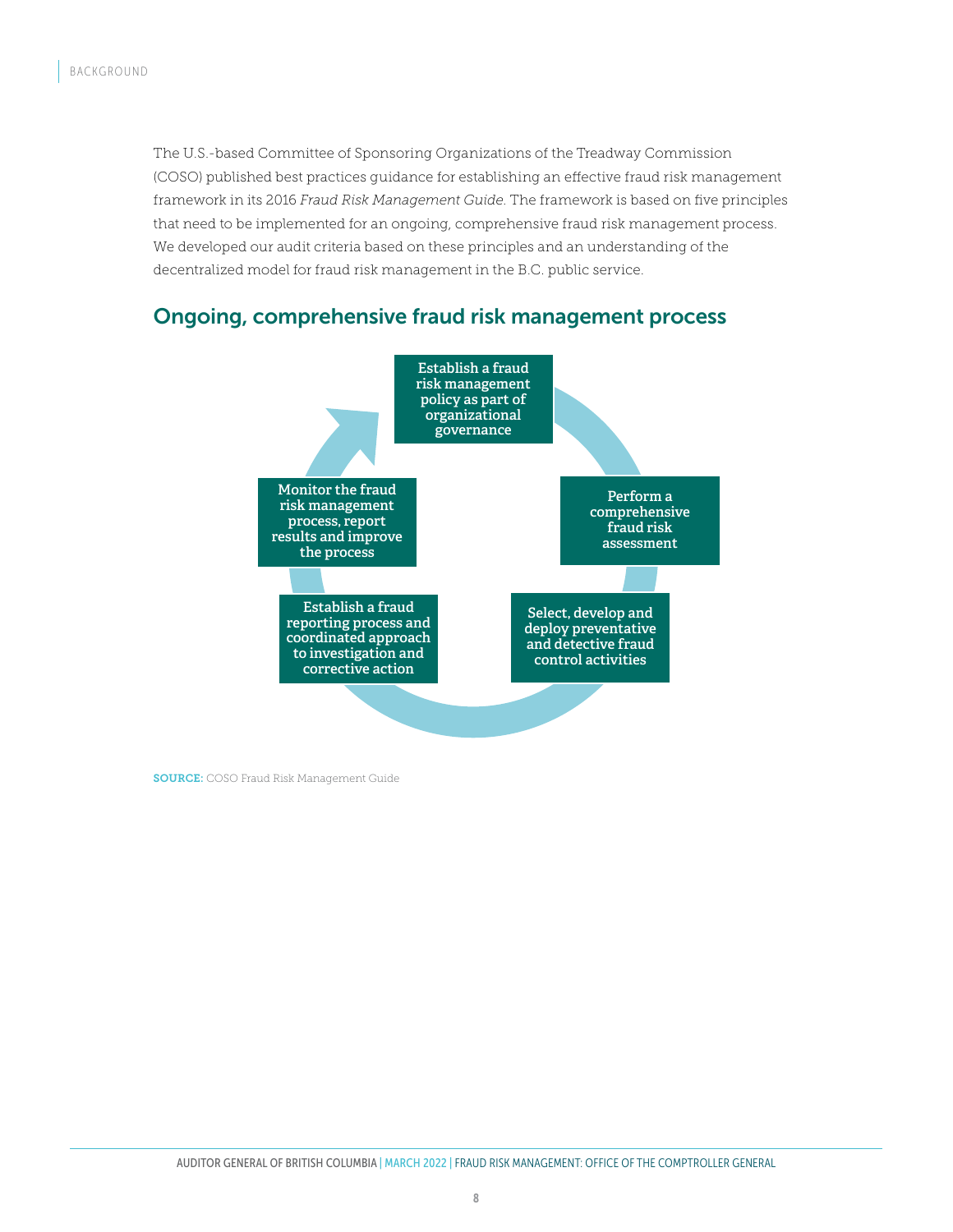# **Objective**

<span id="page-8-0"></span>The objective of the audit was to determine whether the Office of the Comptroller General has established an effective framework to manage fraud risk in the B.C. public service.

#### Scope

The audit examined the Office of the Comptroller General's responsibilities for fraud risk management (including governance, risk assessment, prevention and detection, investigation and communication, reporting, and evaluation) in the B.C. public service.

The audit focused on the period from April 1, 2020, to Sept. 30, 2021 and included information from before April 1, 2020, as needed, to assess the Office of the Comptroller General's establishment of the fraud risk framework.

[Learn more about the audit criteria.](#page-24-1)

[Learn more about how we did this audit.](#page-21-1)

# Conclusion

We found that the Office of the Comptroller General (OCG) has established an effective framework to manage fraud risk in the B.C. public service, except for the incomplete government-wide fraud risk assessment.

We found that most components of a fraud risk framework are in place, including:

- policy that establishes clear direction on employee and ministry responsibilities
- **staff training on fraud awareness**
- **fraud prevention and detection activities, and**
- **regular reporting on the losses due to fraud.**

However, we found that the OCG had not completed an overall, government-wide fraud risk assessment. This assessment is scheduled to be complete March 31, 2022. Further, while OCG has a process to monitor and report on the components of the fraud risk management framework they currently have in place, this process does not include monitoring and reporting on the effectiveness of its fraud risk assessment process and how the identified risks impact the overall framework.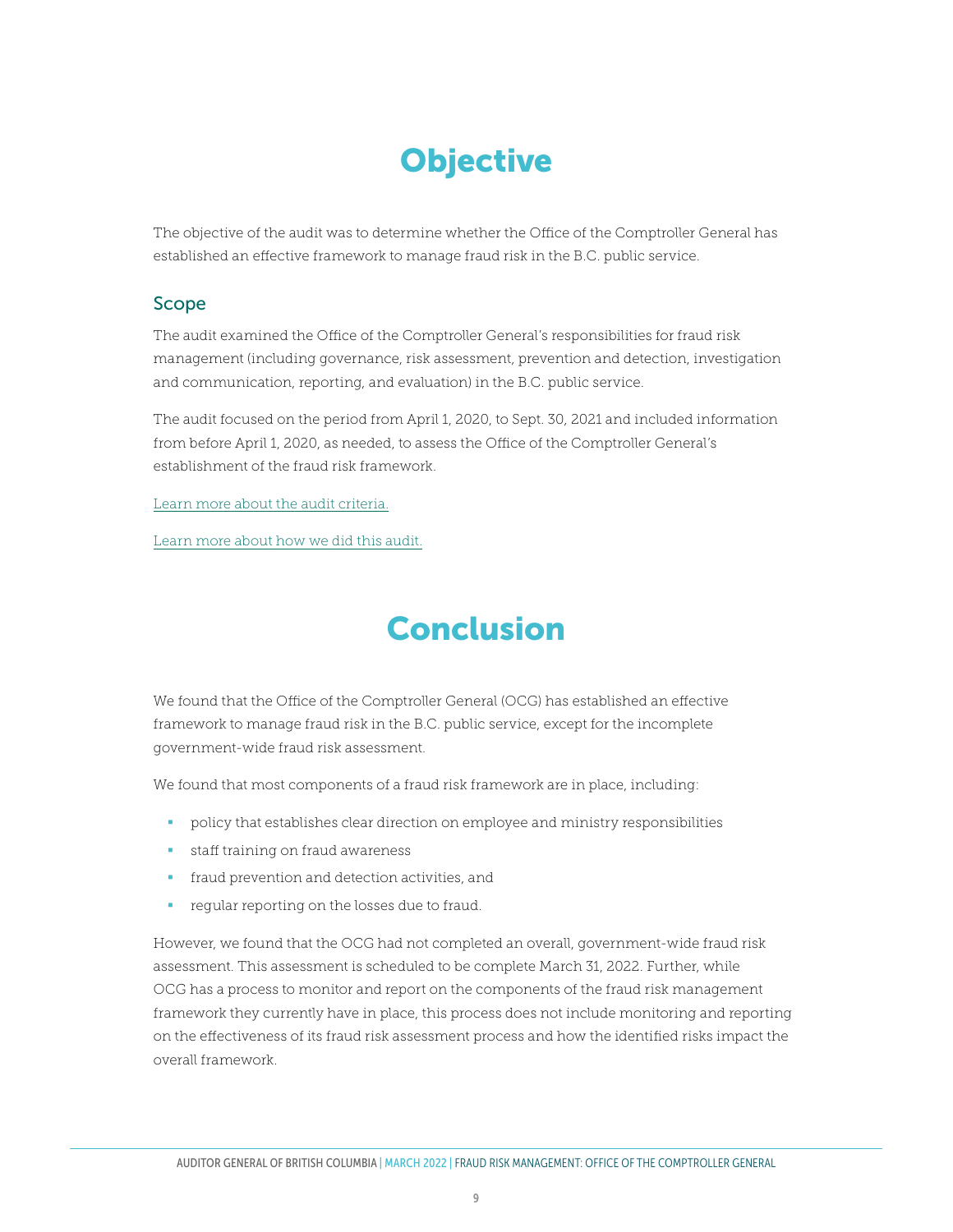# <span id="page-9-0"></span>Findings and recommendations

## Fraud risk governance

Fraud risk governance refers to organization-wide programs, policies, and procedures that demonstrate an organization's commitment to managing risks. It also outlines the overall roles and responsibilities across the organization.

The *Financial Administration Act* establishes the comptroller general's responsibility for the overall quality and integrity of financial management and control systems for the Government of B.C. Treasury Board's *Core Policy and Procedures Manual* (core policy) defines the comptroller general's responsibilities with respect to loss incidents, including fraud. These responsibilities include:

- **Providing ministries with direction on loss management, including fraud.**
- Ensuring employees can report losses due to illegal activities confidentially.
- **Investigating a loss incident where appropriate.**
- **Monitoring loss investigations.**
- **Providing ministries with guidance and tools for the prevention, detection, reporting and** mitigation of losses.
- Requiring that persons involved in an investigation have the necessary skills.

Core policy establishes ministry, central agency, and employee responsibilities for managing fraud risks.

### Roles and responsibilities for fraud risk management are clear

#### What we looked for

We looked at whether the OCG has developed a government policy that clearly document roles, responsibilities, and accountabilities for fraud risk management.

#### What we found

Treasury Board's *Core Policy and Procedures Manual* includes a fraud risk management policy. This policy establishes employee and ministry responsibilities for fraud risk management, and the OCG's responsibilities for loss management.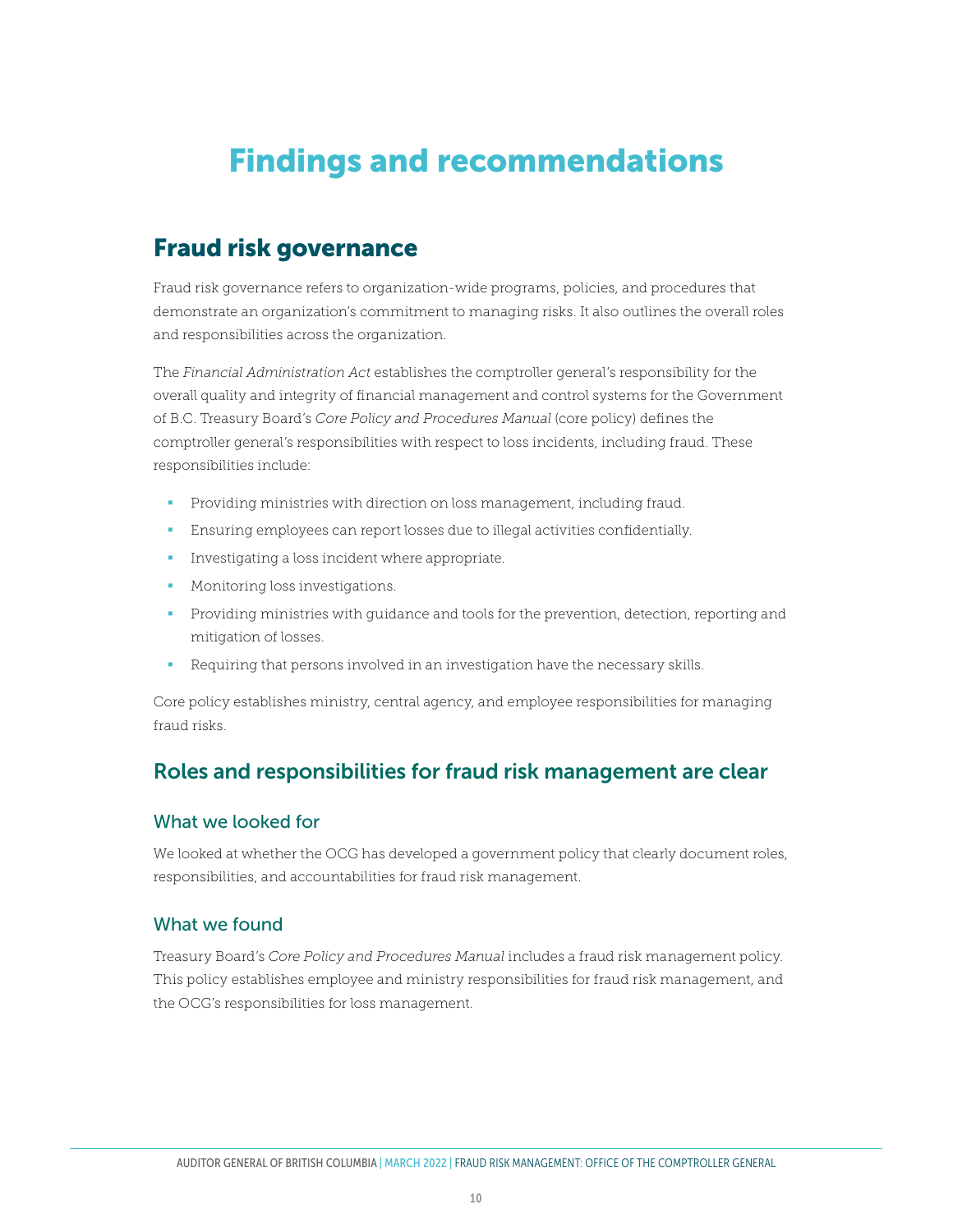The policy is supported by procedures that describe the steps employees should take when a loss has occurred, including losses due to suspected illegal activities. Depending on the type of loss, the procedure also describes who should contact the police, and when. From discussions with four ministry chief financial officers (CFOs), we learned that, in cases where they have questions, they will reach out to the OCG for clarification.

Employee responsibilities defined in core policy are supported by mandatory training on fraud risk management, the Standards of Conduct for B.C. Public Service Employees, and by the fraud risk toolkit. The fraud risk toolkit is an online guide developed by the OCG for ministry employees to support appropriate reporting of fraud risks and frauds identified in ministries.

### Why this matters

Clear policies outlining the roles and responsibilities for the OCG, central agencies, ministries and employees provide the foundation for detecting, reporting and responding to frauds.

### Ministries and central agencies understand their responsibilities

### What we looked for

We looked at whether the OCG has verified that ministries and other central agencies understand their responsibilities with respect to the investigation of frauds.

### What we found

We found that ministries and central agencies understand their responsibilities for fraud risk management, but some documents need to be updated to reflect current practice.

Each year, ministry chief financial officers (CFOs) confirm their understanding of their responsibilities through a management representation letter sent to the OCG as part of the yearend summary financial statement audit. In this letter, ministries affirm that they are responsible for the design and implementation of controls to prevent and detect fraud, that they have a process to review, evaluate and report on the adequacy of these controls, and that they have reported all suspected frauds to the OCG.

Through discussions with four ministry CFOs we confirmed they understood their responsibilities as outlined in core policy. We also confirmed that they understood the role and responsibilities of the OCG.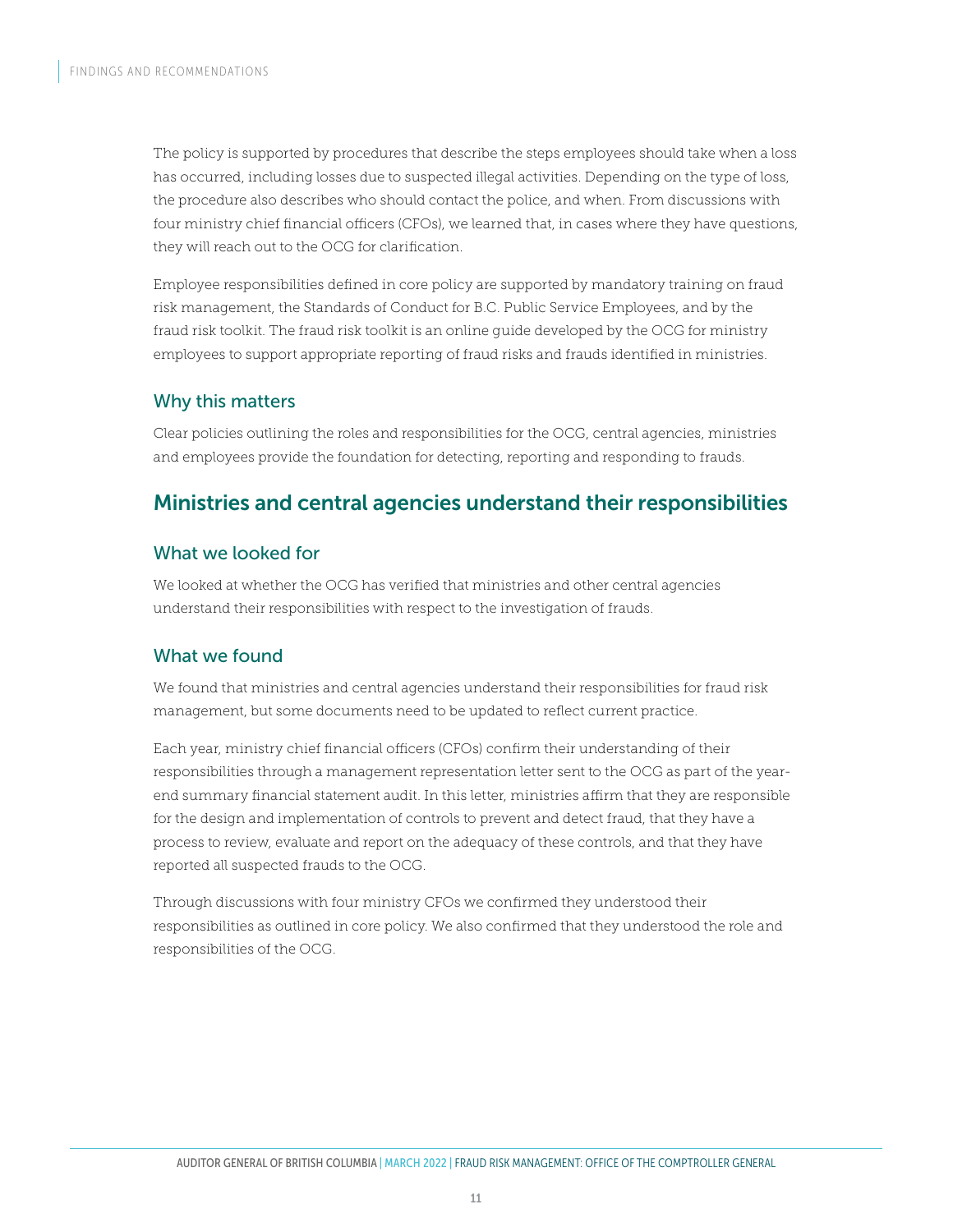There are also agreements in place for the OCG to ensure other central agencies (the B.C. Public Service Agency, the Office of the Chief Information Officer, and the Corporate Information and Records Management Office) have a common understanding of each of their responsibilities. One of these agreements is an investigation protocol, signed in 2017 by the heads of the investigation units in the OCG, the B.C. Public Service Agency, the Office of the Chief Information Officer, and the Corporate Information and Records Management Office. The protocol contains guidelines for coordinating investigations between government investigations units. Also in 2017, all four investigations units formed an investigations working group to "develop common standards and strategic approaches to internal investigations." We noted some inconsistencies in how one of the common standards developed by the working group was being applied by different central agencies. Since 2017, two of the four signatories to the Investigations Working Group terms of reference and investigations protocol have changed, but the documents have not been updated.

### Why this matters

The shared understanding between ministries, the OCG, and other central agencies increases the likelihood that reports of suspected fraud will be communicated and addressed by the appropriate areas. The agreements with central agencies should be kept current.

### Recommendation

We recommend that:

**1** The Office of the Comptroller General work with other central agencies to ensure that protocols and other shared tools continue to be relevant and reflect current practices.

[See the response from the auditee.](#page-22-1)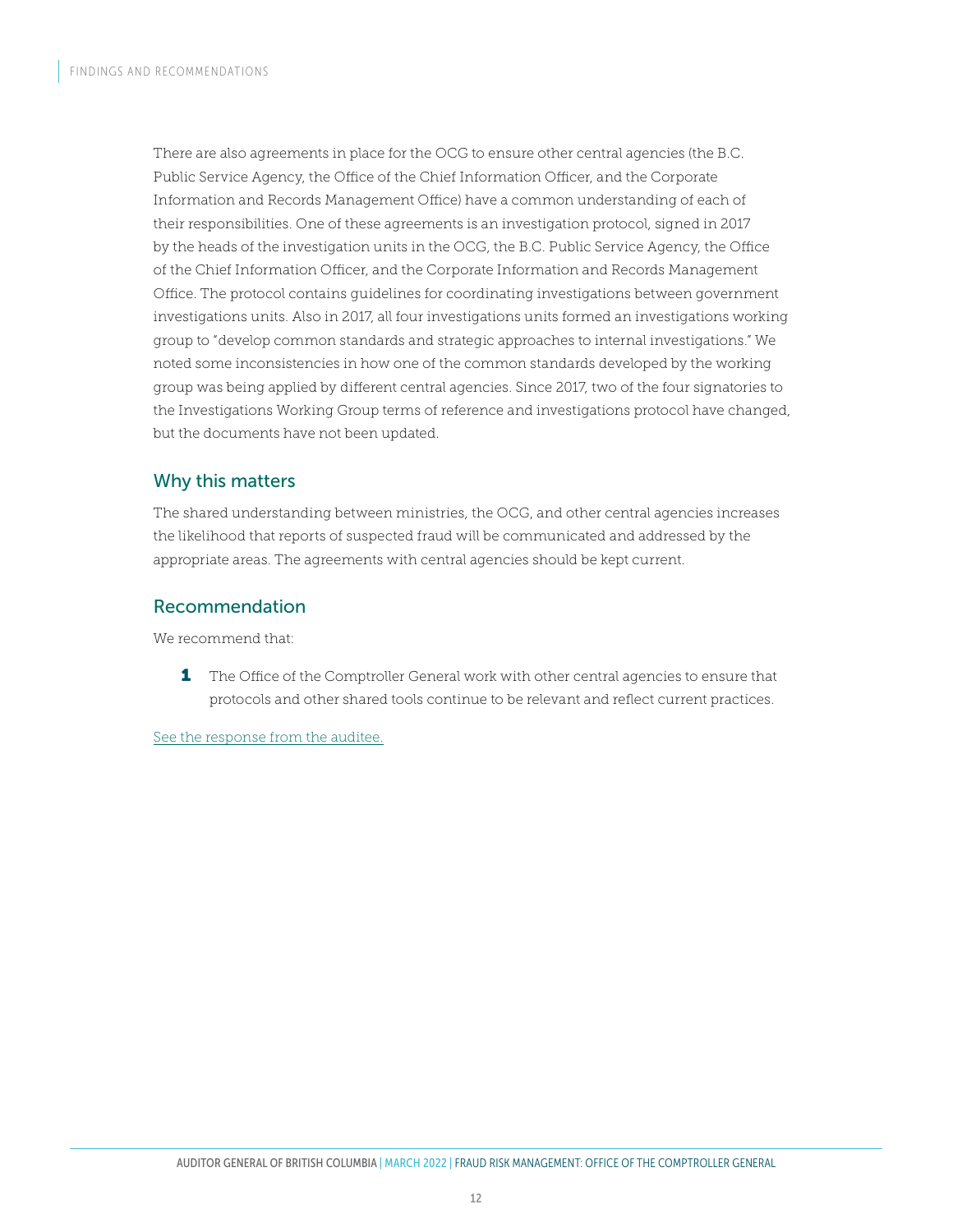## The OCG understands its capacity to fulfill its fraud risk management responsibilities

### What we looked for

We looked to see whether the OCG has assessed its capacity to fulfill its responsibilities under the fraud risk management framework.

### What we found

Following the *Misfire* report, the OCG took steps to assess the role and capacity of its Investigation and Forensics Unit (now known as Forensic Accounting Services, or FAS). Since 2017, OCG has outsourced forensic investigations to qualified contractors.

The OCG's other responsibilities under the fraud risk management framework include the compliance monitoring and risk-based reviews of government's payments by Corporate Compliance and Controls Monitoring Branch, and the work of Forensic Accounting Services to support employees in preventing fraud through training and guidance.

We found that the OCG looks at its capacity to fulfill its responsibilities during its business planning process and in its annual progress report to the deputy ministers' audit committee.

### Why this matters

The current framework to manage fraud risk in the B.C. public service can't be effectively implemented without a clear understanding of the resources required and an assessment of whether existing resources are sufficient.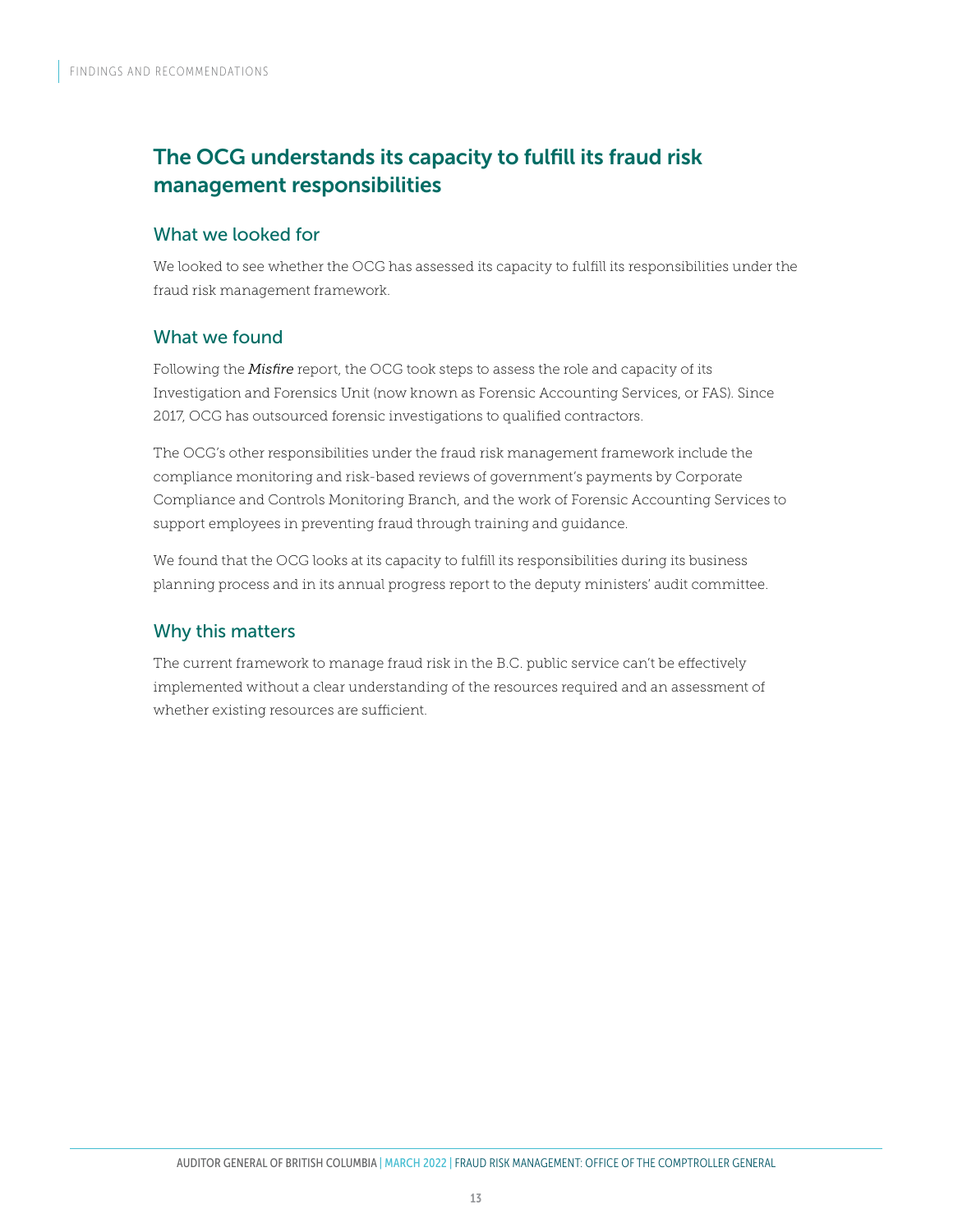## Fraud risk assessment

Fraud risk assessment is a dynamic and iterative process for identifying and assessing an organization's particular fraud risks. It addresses the risk of fraudulent financial reporting, fraudulent non-financial reporting, asset misappropriation, and illegal acts (including corruption).

The B.C. government has established a decentralized model for fraud risk management, with ministries responsible for day-to-day fraud management and control activities. The OCG's role in fraud risk assessment includes coordinating the fraud risk assessments throughout government, validating the results, and ensuring that any gaps identified by the assessment are addressed.

### Fraud risk assessment process designed but not yet implemented

### What we looked for

We looked to see whether the OCG has established a process to assess fraud risk in government.

[Learn more about the audit criteria.](#page-24-1)

### What we found

The OCG has designed, but not yet implemented, a comprehensive process to assess fraud risk in government.

Since 2017, the OCG has taken steps to assess fraud risks associated with certain types of financial transactions (for example, purchase cards). The OCG also assesses some fraud risks through its monitoring activities, including regular communication with ministries. In addition, we found that the OCG proactively assessed fraud risks for certain payment programs (for example, COVID-19 relief programs).

In 2021, the OCG launched a comprehensive fraud risk assessment process to provide information on the potential exposures to fraud risks across government. The purpose is to proactively identify vulnerabilities to internal and external fraud and develop mitigation strategies to reduce the risk to an acceptable level.

The first phase of this process involved each ministry completing a self-assessment. These assessments are designed to provide the OCG with an overall view of fraud risks across all ministries. At the time of the audit, ministries were working on their self-assessments and the OCG planned to compile and validate the results.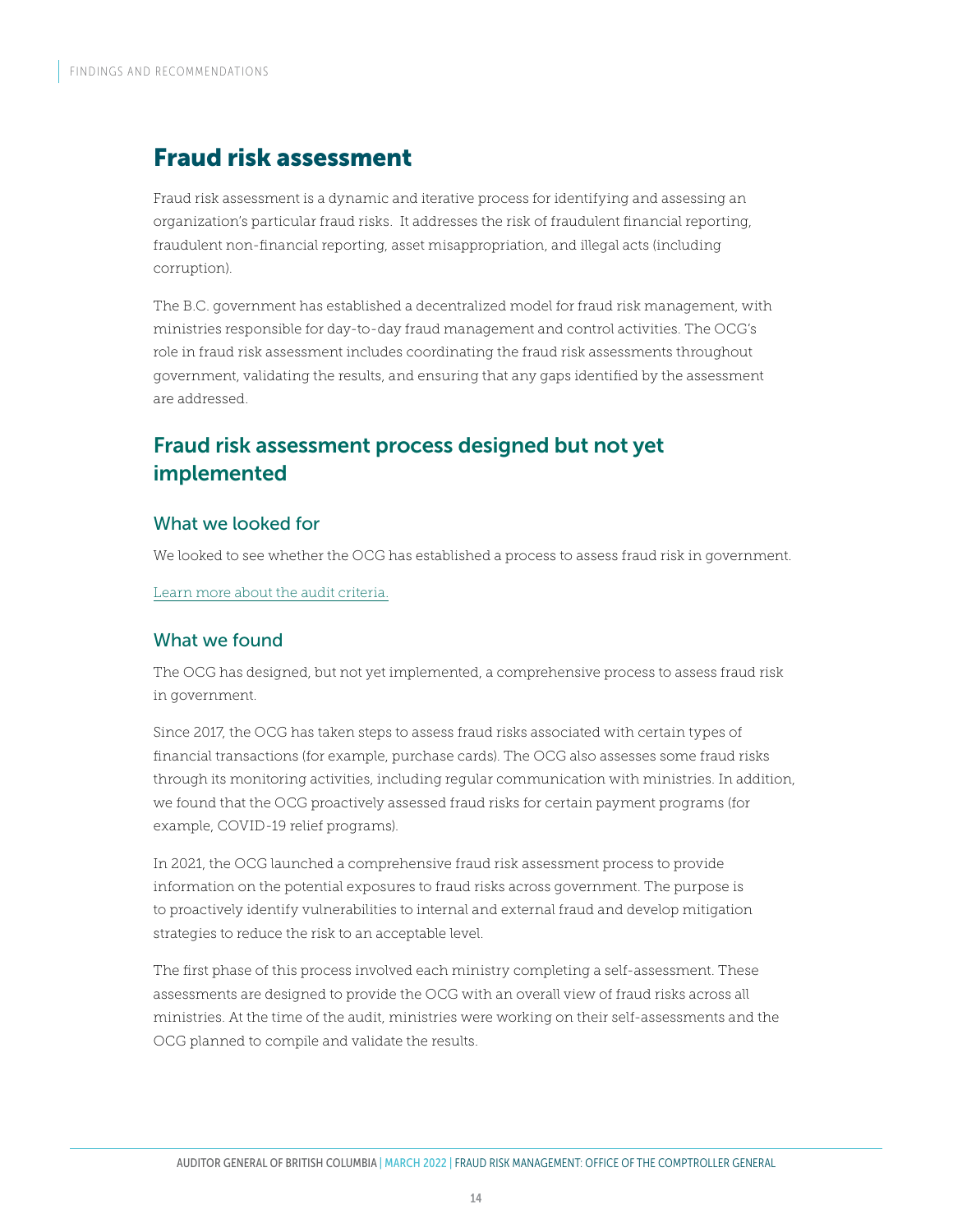Until this fraud risk assessment process is complete, the OCG will not have a full view of fraud risk across government.

#### Why this matters

This government-wide understanding of fraud risks will enable the OCG to evaluate existing control activities in the context of identified risks, and determine whether changes to policies, training, guidance, or control activities are necessary.

### Recommendation

We recommend that:

2 The Office of the Comptroller General complete the implementation of its governmentwide fraud risk assessment process, use the results to improve its fraud risk management program, and design and communicate a plan for updating fraud risk assessments in the future.

#### [See the response from the auditee.](#page-22-1)

## Fraud control activities

Fraud control activities are specific procedures or processes intended either to prevent fraud from occurring or to detect fraud quickly when it occurs.

In the B.C. government, ministries are responsible for establishing control activities for managing fraud risks. The OCG's role includes monitoring the effectiveness of ministry fraud prevention and detection controls, and to ensure any gaps are identified and addressed.

## The OCG monitored compliance with control activities

#### What we looked for

We looked to determine whether the OCG monitored ministry compliance with relevant core policies and ministry fraud control activities.

Core policy assigns ministries the responsibility to "establish, communicate, assess, and monitor internal processes for managing fraud risks including prevention, detection, reporting, investigation, and mitigation."

To fulfill its oversight responsibility, the OCG must take steps to gain assurance that the preventative and detective controls in the ministries are appropriate to mitigate known fraud risks.

[Learn more about the audit criteria.](#page-24-1)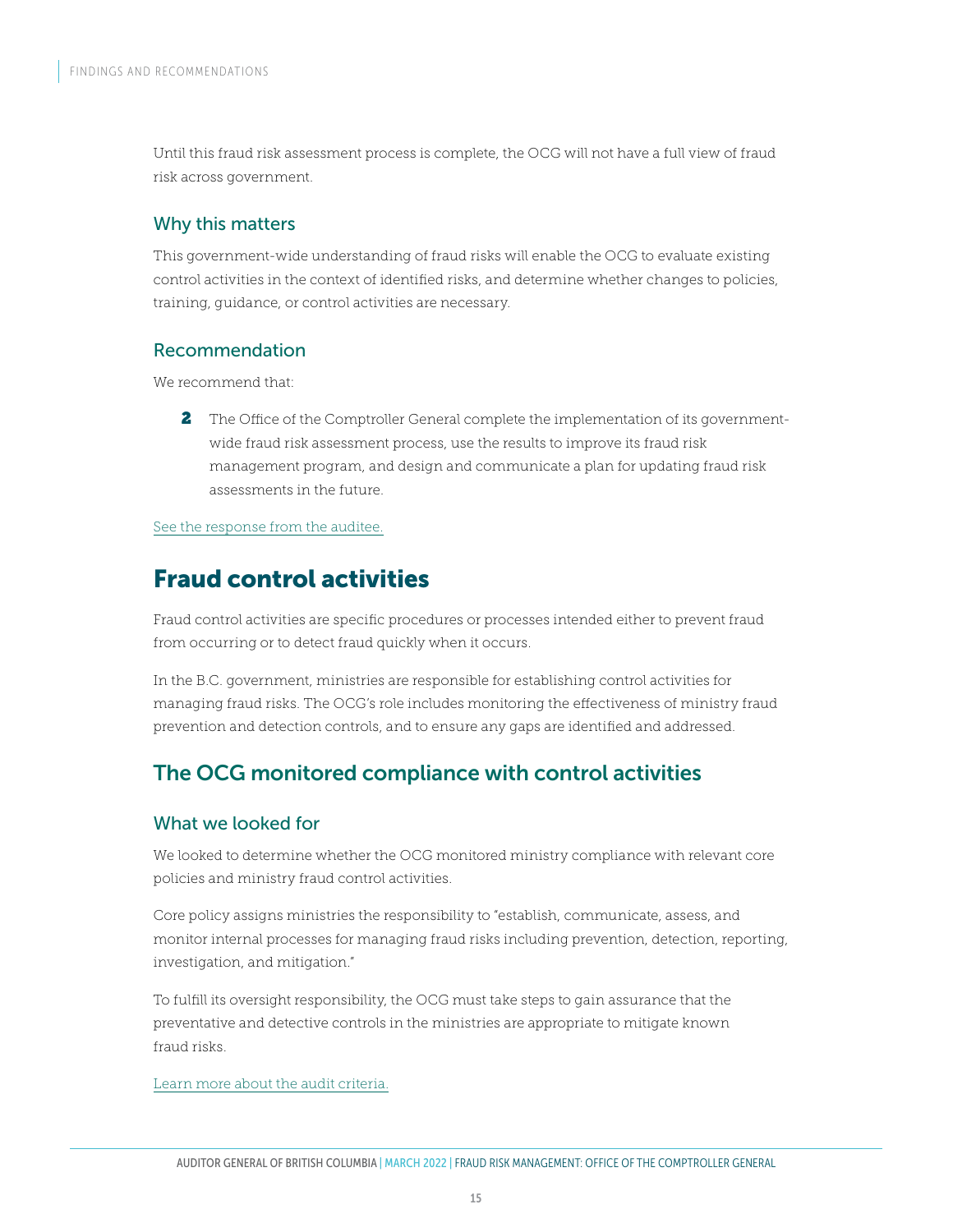### What we found

The OCG monitors ministries' compliance with relevant core policies and ministry fraud control activities in a variety of ways. Multiple branches within the OCG have roles in this monitoring.

These include:

- **Corporate Compliance and Controls Monitoring Branch performs analytics, document** reviews, and monitoring of payments to identify instances of fraud and error.
- Internal Audit and Advisory Services Branch performs risk and control reviews for new or changed systems and processes including identifying potential fraud risks.
- **Forensic Accounting Services provides intake and assessment services on reports of** suspected fraud.

On an annual basis each ministry CFO provides a written representation to the comptroller general that they understand their responsibilities for preventing and detecting fraud, and that they have effective processes in place to prevent and detect fraud.

While the OCG has processes to monitor ministries' preventative and detective controls, information from the government-wide fraud risk assessment (in progress) will be important to inform whether the control activities are focused on key risks.

#### Why this matters

The OCG's monitoring of ministry compliance with fraud control activities allows the comptroller general to fulfill his responsibilities for the overall quality and integrity of government's financial management and control systems.

### The OCG provided training to ministries

#### What we looked for

We looked at whether the OCG provided training for ministry staff to prevent and detect incidents of fraud, as well as how to report them appropriately.

[Learn more about the audit criteria.](#page-24-1)

#### What we found

The OCG has developed mandatory fraud awareness and prevention training for public servants on how to prevent and detect incidents of fraud. The online training provides an hour-long overview of fraud risk management in the public service and verifies employees' understanding through a 10-question test. The OCG also developed a fraud risk awareness toolkit that was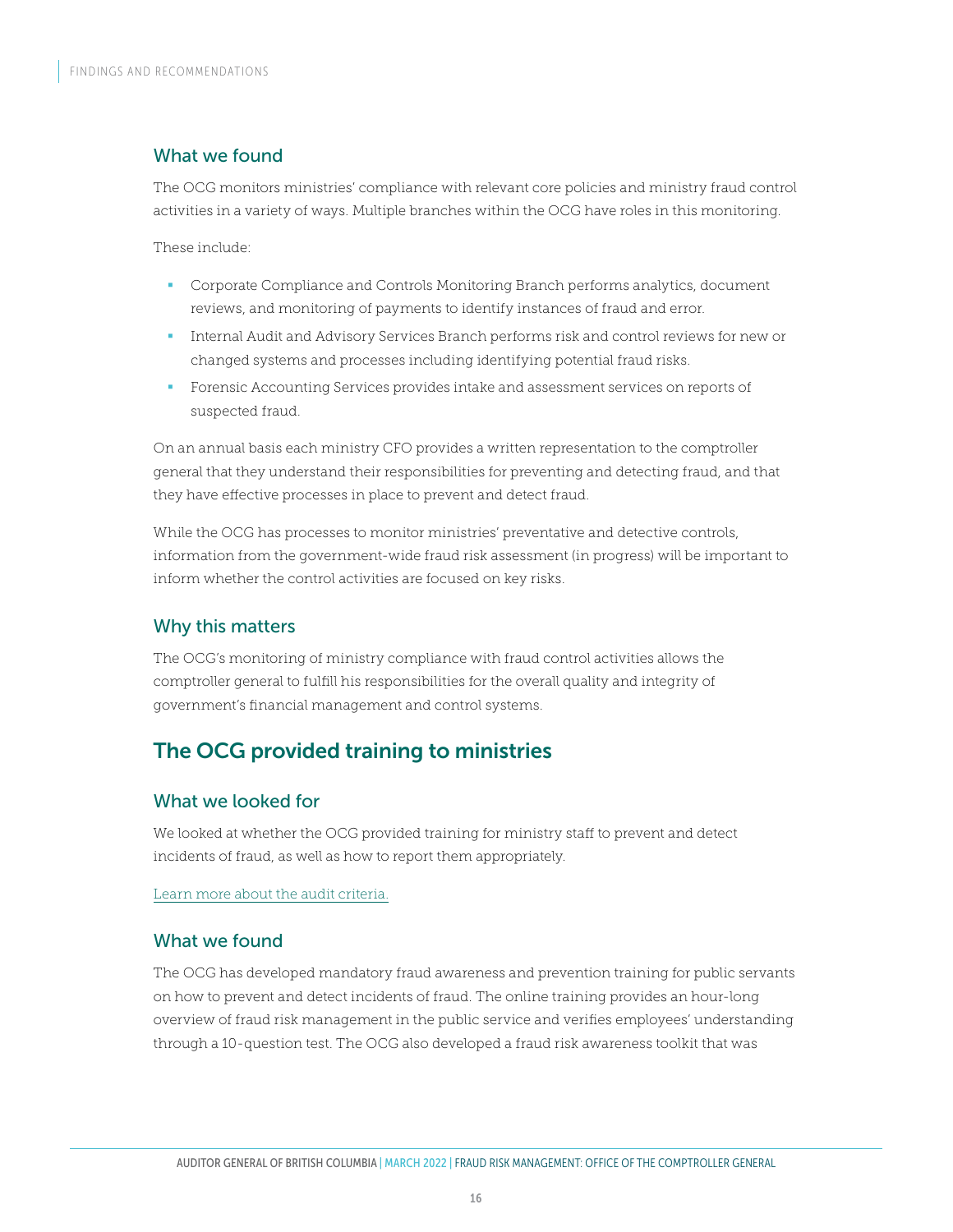emailed to all public servants and is available online. The toolkit includes information on who to contact if an employee detects a potential fraud. As of January 2022, 82.5 per cent of public servants had completed the training. The B.C. Public Service Agency reported that completion rates rarely go much higher than 90-95% for a variety of reasons (e.g. employees on leave, new hires not yet caught up).

### Why this matters

The mandatory training developed by the OCG will help to ensure that employees can identify a fraud and are aware of their responsibilities in the event they identify suspected fraud.

## Fraud investigation and communication

Organizations should establish a communication process to obtain information about potential fraud and deploy a coordinated approach to investigation and corrective action to address fraud appropriately and in a timely manner.

In the B.C. government, the OCG must be notified of all suspected frauds to protect the integrity of government's financial management and control systems. The OCG, through Forensic Accounting Services, receives reports of suspected fraud and coordinates government's response.

For each reported incident of suspected fraud, the Office of the Comptroller General must conduct an initial assessment to determine the appropriate course of action. The preliminary assessment must be completed for all reported incidents and requires approval by the comptroller general.

The OCG uses the following criteria to determine how to proceed with the allegations reported and information gathered. The criteria are also used to prioritize forensic engagements for multiple allegations on the same subject matter. The OCG defines its assessment criteria as:

- Type of financial impropriety
- An informant's credibility
- Magnitude, pervasiveness, and severity
- Significance or impact
- Available evidence

Source: Office of the Comptroller General procedures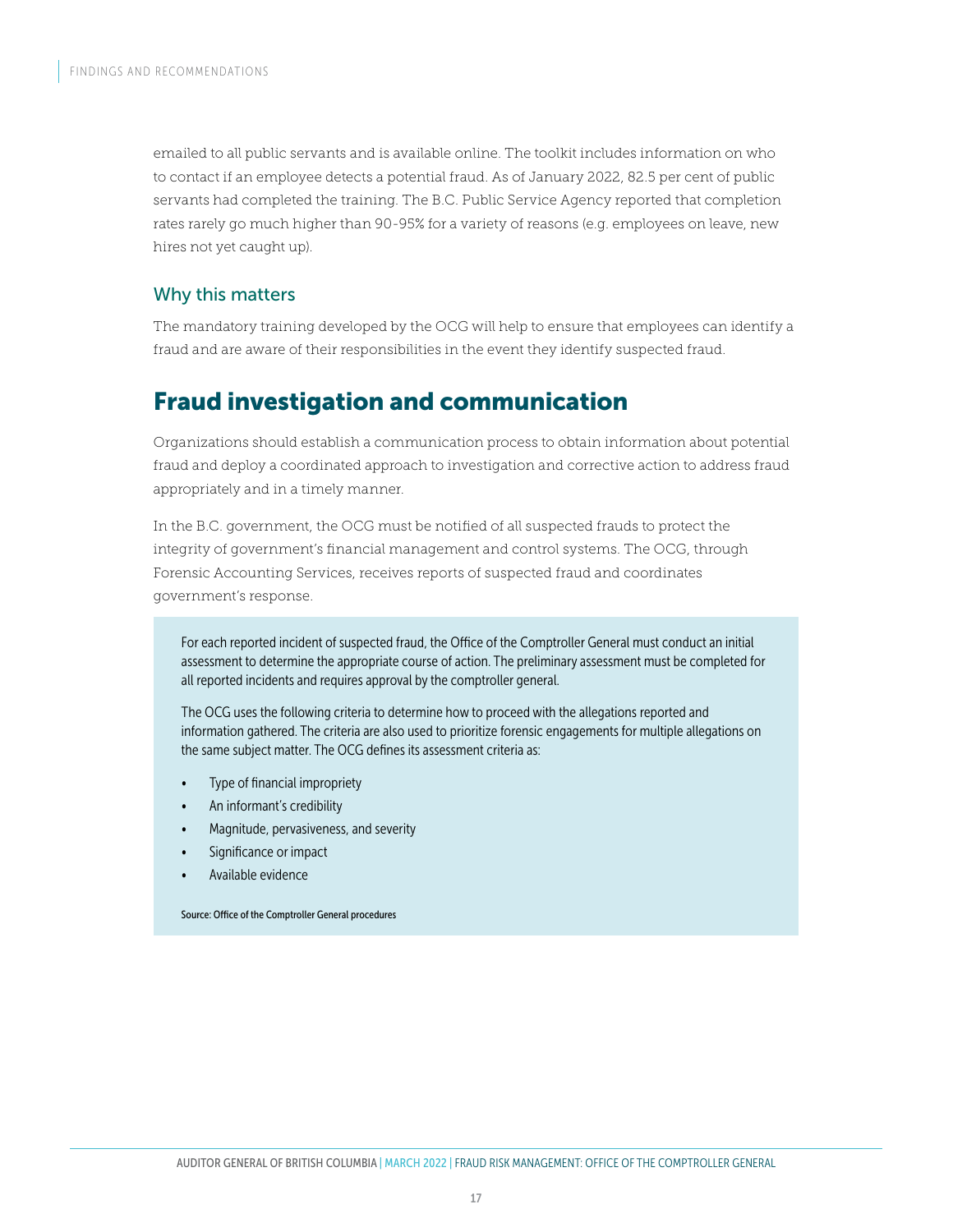## The OCG has established guidance for forensic accounting engagements

#### What we looked for

We looked to see whether the OCG has documented policies and procedures for investigating incidents of suspected fraud and whether it followed its policies and procedures in response to reported incidents.

[Learn more about the audit criteria.](#page-24-1)

### What we found

The OCG has documented policies and procedures for investigating incidents of suspected fraud in the Forensic Accounting Services (FAS) operating procedures. These operating procedures were developed in 2017, partly in response to the recommendations of the BC Ombudsperson's Misfire report. Since then, the FAS business model has changed. Where it once had a team to conduct forensic investigations it now outsources investigations to qualified fraud examiners.

While 22 suspected frauds were reported during the audit period (April 2020 through Sept. 2021), none of them led to a forensic engagement based on analysis from the preliminary assessment.

### Why this matters

While FAS conducted no investigations during the audit period, the investigation policies and procedures are important to ensure future investigations are conducted according to professional standards for investigations.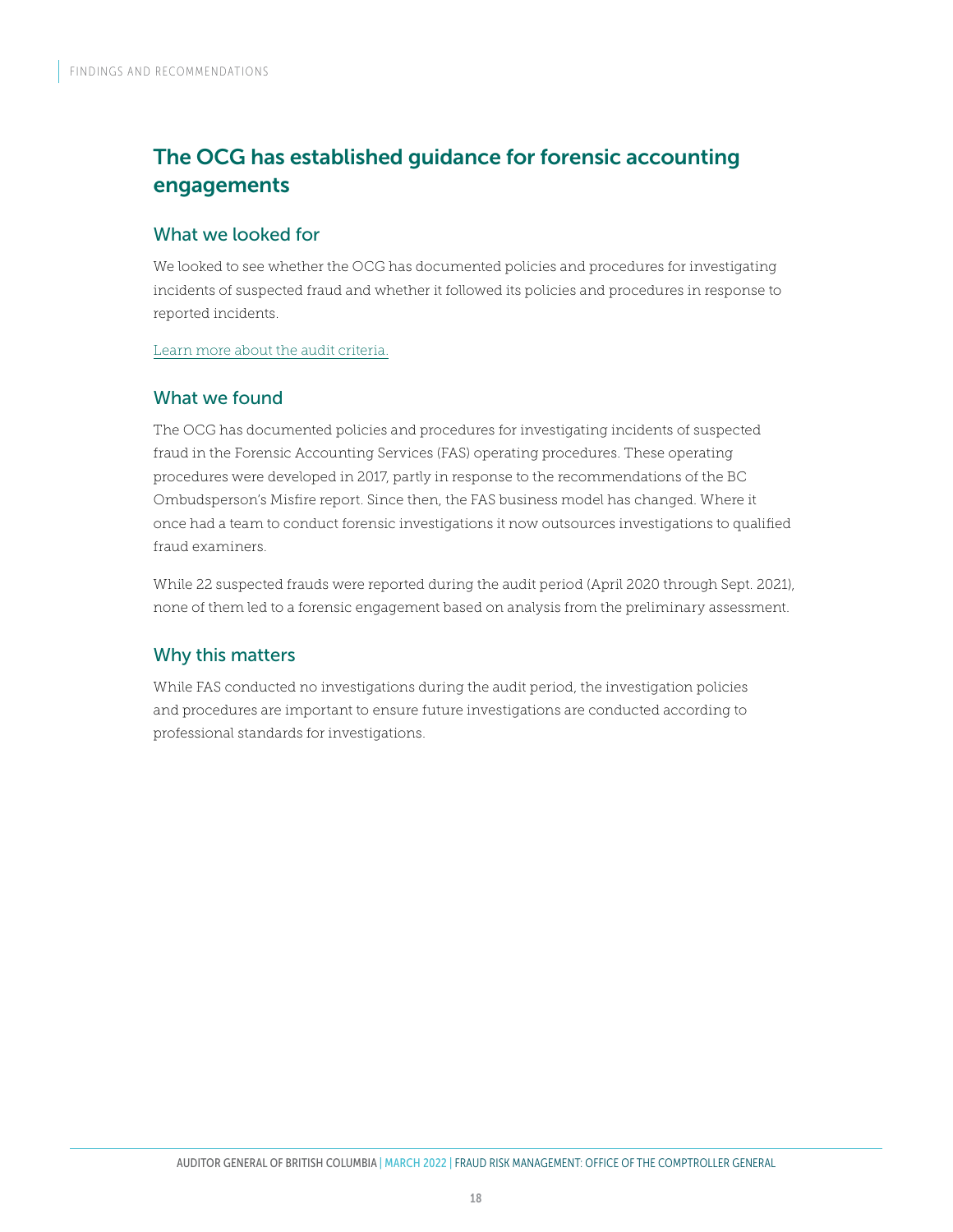### The OCG has a process to ensure they receive reports of fraud

#### What we looked for

We looked to see whether the OCG made sure they were receiving every report of suspected or actual fraud, as well as whether the OCG was reporting the ongoing status of potential fraud incidents to the deputy minister of finance.

[Learn more about the audit criteria.](#page-24-1)

### What we found

We found that the OCG has a process for receiving reports on incidents of fraud identified in government.

The OCG formally receives reports of fraud in three main ways:

- **Employees have an obligation to report suspected or actual fraud. This report can be** made to the employee's supervisor, to the comptroller general, or under the *Public Interest Disclosure Act*. In addition, the employee must complete a general incident or loss report. These obligations are reinforced through training.
- Ministry chief financial officers sign an annual management representation letter confirming, among other requirements, that their ministry has reported all incidents of suspected fraud to the OCG.
- If the incident of fraud is reported to another central agency (such as the Public Service Agency) then the central agency is obligated through the investigation protocol to report it to the OCG.

We also found that OCG staff provide monthly written reports on the status of potential fraud incidents to the comptroller general. The comptroller general reports regularly to the deputy minister of finance and provides an annual written report to the deputy ministers' audit committee.

### Why this matters

The process established by the OCG allows them to obtain information about potential frauds and deploy a coordinated approach to investigation and corrective action to address fraud appropriately and in a timely manner.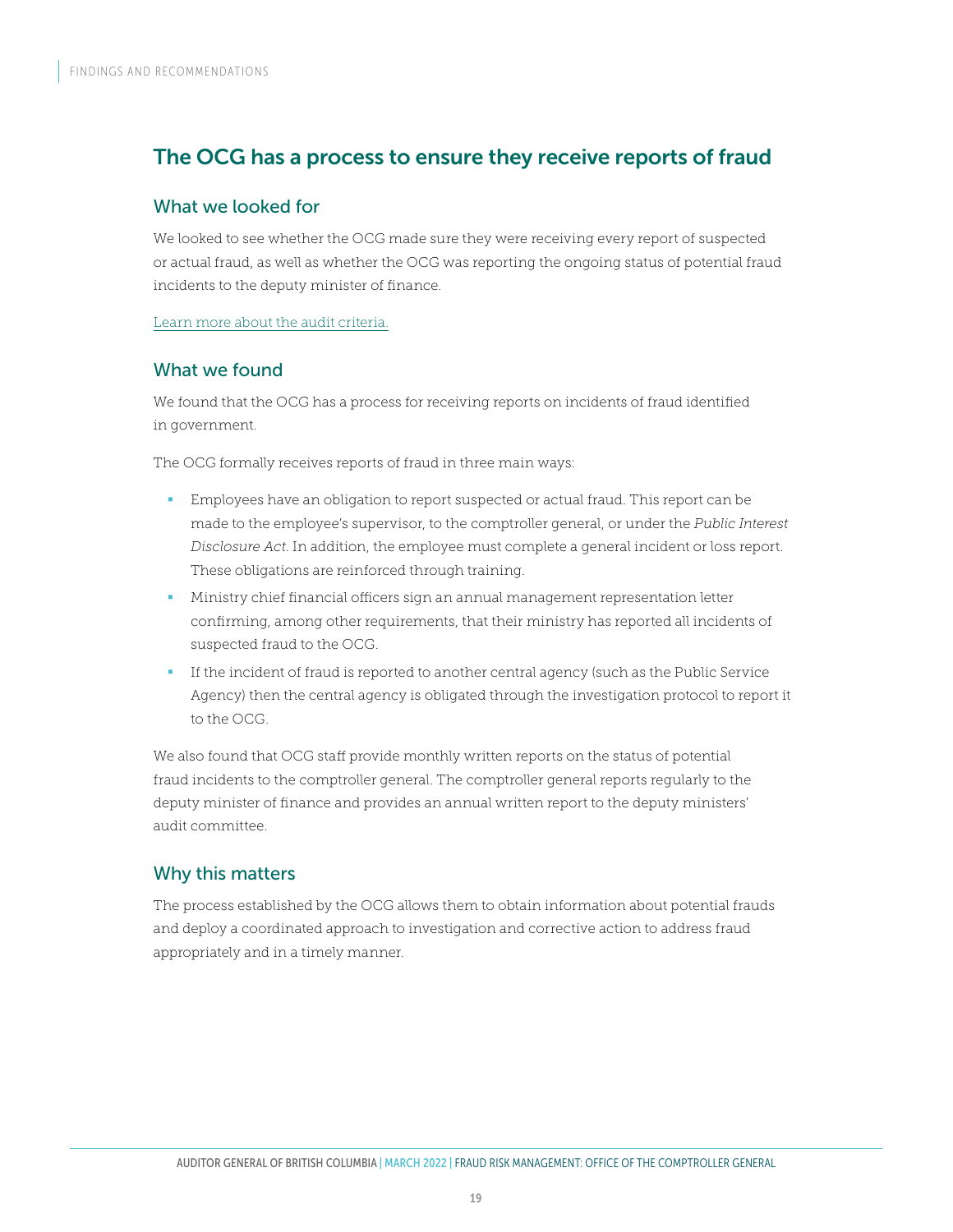## Monitoring the fraud risk management framework

Organizations monitor the effectiveness of their fraud risk management framework to ensure it functions as designed and that the organization identifies needed changes in a timely manner. Results of that assessment need to be reported to the appropriate decision makers who can then evaluate risks to the organization, manage limited resources and improve the process.

In the B.C. government, OCG reports on its response to frauds to the deputy ministers' audit committee.

### Monitoring and reporting on the effectiveness of government's fraud risk management framework is incomplete

#### What we looked for

We looked to see whether the OCG has a process for monitoring and reporting on the effectiveness of government's fraud risk management framework.

#### [Learn more about the audit criteria.](#page-24-1)

#### What we found

The OCG has a process to monitor and report on the components of the fraud risk management framework they currently have in place:

- The OCG continuously monitors government's financial transactions to identify indicators of potential fraud and non-compliance with financial policies.
- The OCG has established processes to monitor and report on the effectiveness of its fraud risk management activities.
- In its annual report to the deputy minister of finance and to the deputy ministers' audit committee, the OCG reports on the nature and number of fraud incidents during the year. It also reports the results of its transaction monitoring and compliance activities and new initiatives undertaken to strengthen the fraud risk management framework. For example, the OCG proactively worked with ministries to develop approaches to monitor COVID-19 benefit and recovery payment programs for fraud risks.

However, the OCG needs to ensure its monitoring and reporting process includes all components of an effective fraud risk management framework. Until the government-wide fraud risk assessment is completed, the OCG's ability to monitor and report on the effectiveness of the overall fraud risk management framework will be limited. Monitoring the effectiveness of its fraud risk assessment process will be critical as it will provide information that the OCG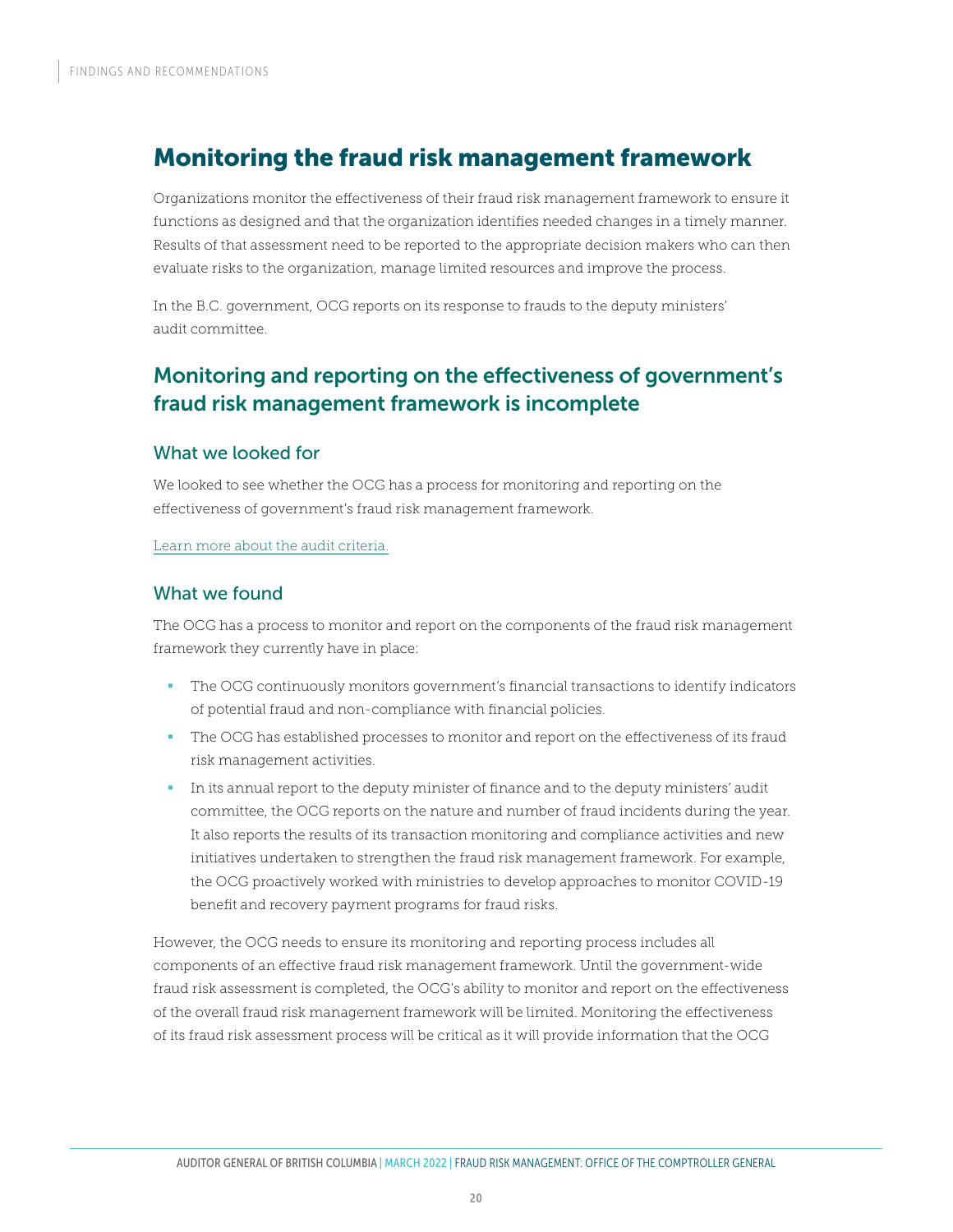can use in evaluating the effectiveness of all other components of its framework. For example, the fraud risk assessment may identify potential fraud schemes that require additional control activities. A complete understanding of how all components of the framework are working could identify opportunities to strengthen control activities and provide insight into whether the OCG has the capacity to fulfill its fraud risk management responsibilities.

### Why this matters

A process to monitor and report on the effectiveness of all components of its fraud risk management framework provides information to support decisions about where to focus future efforts or adjust ongoing activities to improve fraud risk management.

### Recommendation

We recommend that:

**3** The Office of the Comptroller General enhance its processes to monitor the overall effectiveness of government's fraud risk management framework, including monitoring and reporting on the results of its government-wide fraud risk assessment.

[See the response from the auditee.](#page-22-1)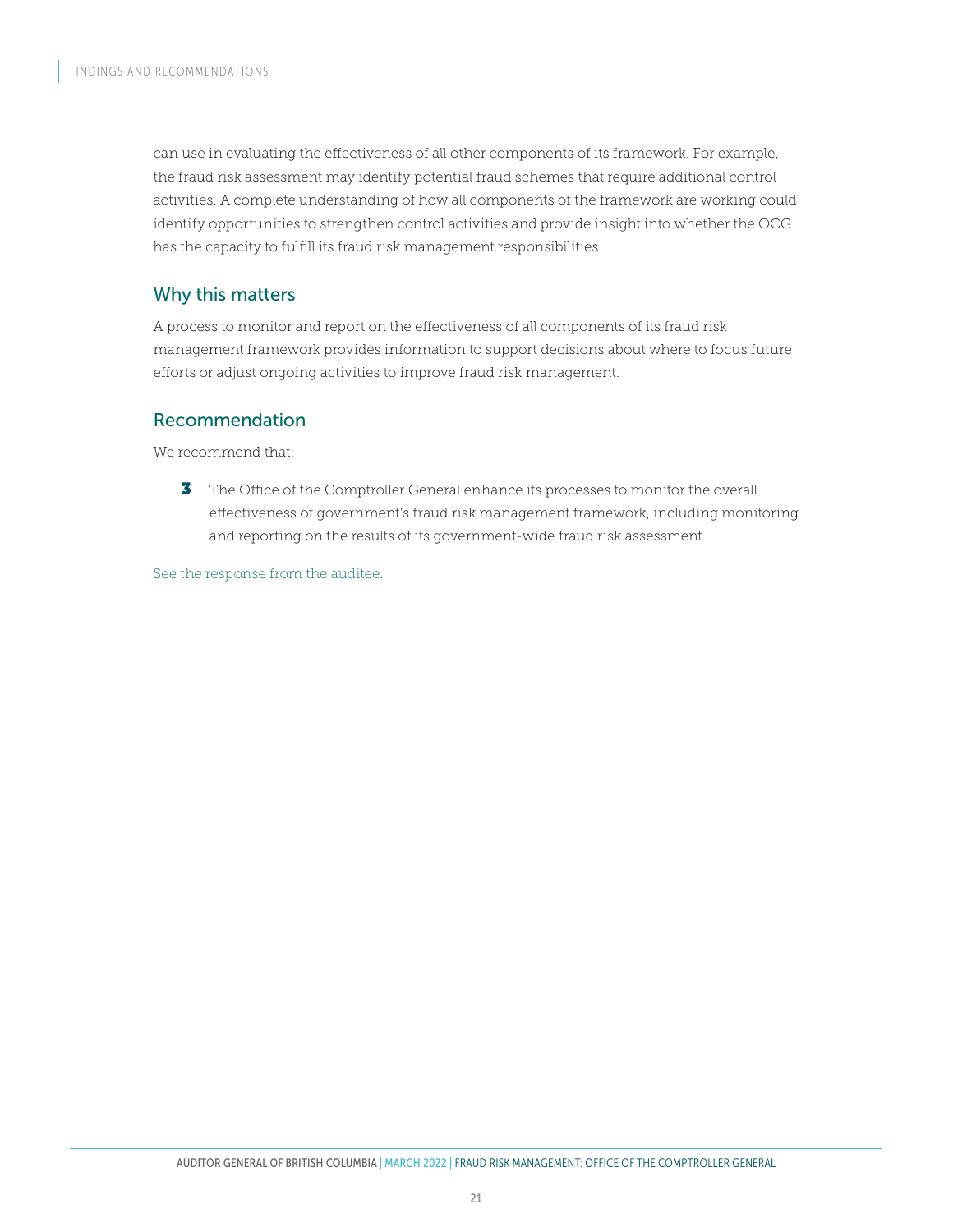# <span id="page-21-1"></span>About the audit

<span id="page-21-0"></span>We conducted this audit under the authority of section 11(8) of the *Auditor General Act* and in accordance with the Canadian Standard on Assurance Engagements (CSAE) 3001—Direct Engagements, set out by the Chartered Professional Accountants of Canada (CPA Canada) in the *CPA Canada Handbook—Assurance*. These standards require that we comply with ethical requirements and conduct the audit to independently express a conclusion against the objective of the audit.

A direct audit involves understanding the subject matter to identify areas of significance and risk, and to identify relevant controls. This understanding is used as the basis for designing and performing audit procedures to obtain evidence on which to base the audit conclusion.

The audit procedures we conducted include document inspection, enquiry, and observation (walk-throughs).

We believe the audit evidence we have obtained is sufficient and appropriate to provide a basis for our conclusion.

Our office applies the Canadian Standard on Quality Control (CSQC 1), and we have complied with the independence and other requirements of the code of ethics issued by the Chartered Professional Accountants of British Columbia that are relevant to this audit.

Audit report date: February 22, 2022

March of files

Michael A. Pickup, FCPA, FCA Auditor General of British Columbia Victoria, B.C.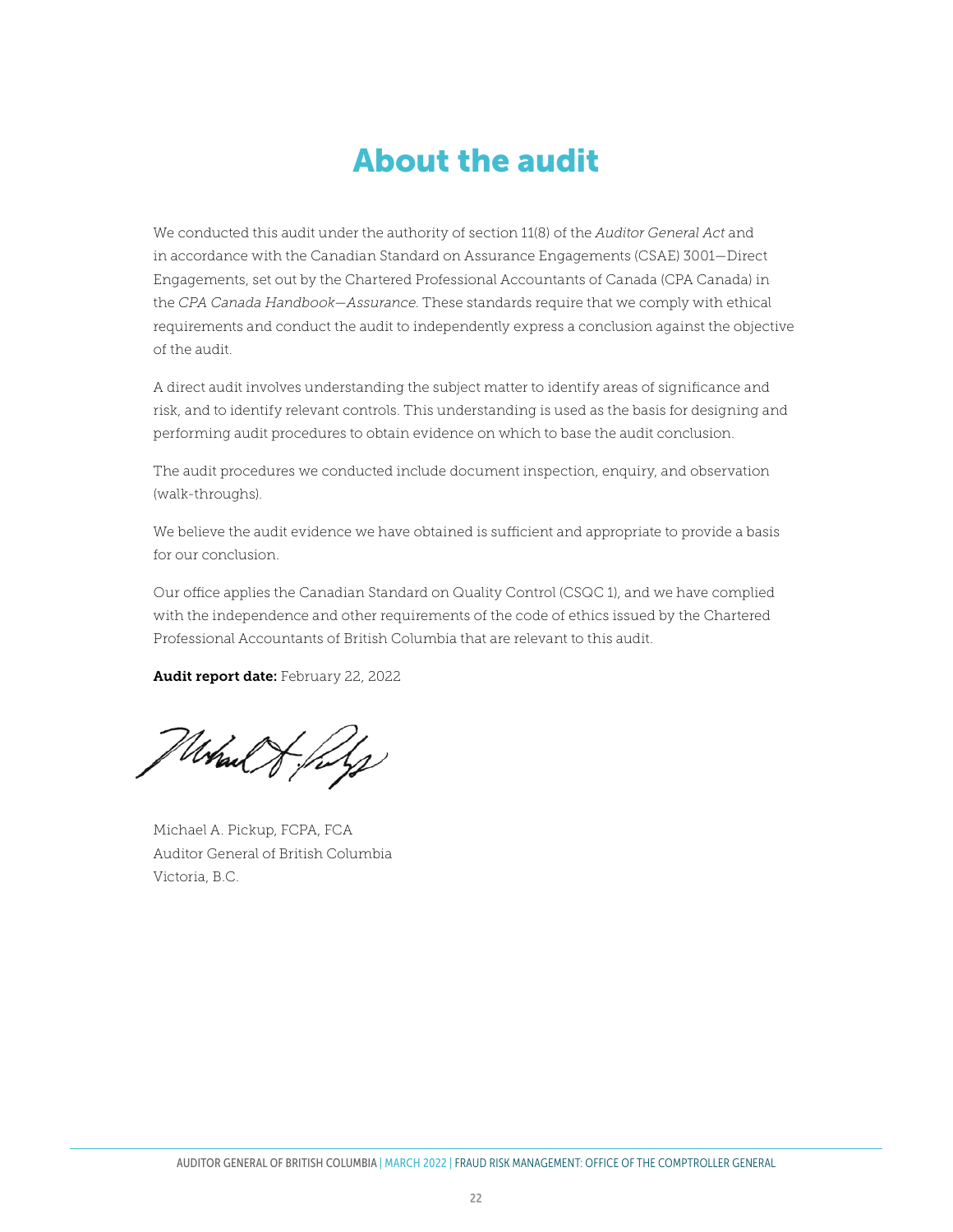# <span id="page-22-1"></span><span id="page-22-0"></span>Appendix A: Recommendations and auditee response

RECOMMENDATION 1: The Office of the Comptroller General work with other central agencies to ensure that protocols and other shared tools continue to be relevant and reflect current practices.

#### RECOMMENDATION 1 RESPONSE: The auditee accepts this recommendation.

The Office of the Comptroller General will continue to collaborate with central agencies on common approaches and protocols to ensure consistent and appropriate outcomes for government.

RECOMMENDATION 2: The Office of the Comptroller General complete its government-wide fraud risk assessment process, use the results to improve its fraud risk management program, and design and communicate a plan for updating fraud risk assessments in the future.

#### RECOMMENDATION 2 RESPONSE: The auditee accepts this recommendation.

The Office of the Comptroller General is committed to maintaining fraud risk management tools and practices as government's operating environment and risks evolve.

This includes, continuing to work with the finance community and other agencies within government to integrate fraud risk management as part of daily operations, and partnering with industry and other jurisdictions on common opportunities and challenges.

We have completed the first round of ministry level fraud risk assessment reports after the completion of the audit. This is an important milestone and baseline to build on and refine through further iterative fraud risk assessment activities.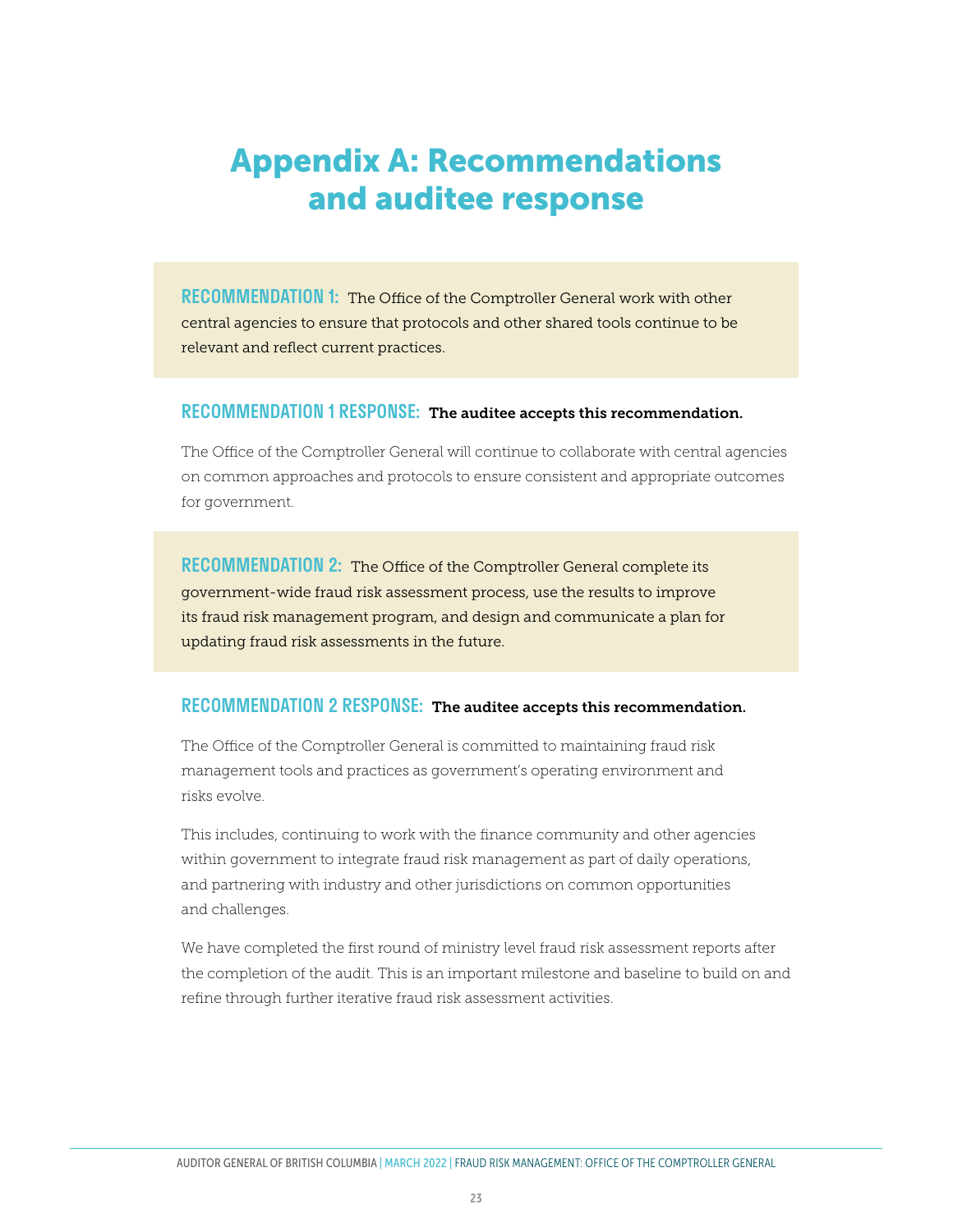RECOMMENDATION 3: The Office of the Comptroller General enhance its processes to monitor the overall effectiveness of government's fraud risk management framework, including monitoring and reporting on its governmentwide fraud risk assessment.

### RECOMMENDATION 3 RESPONSE: The auditee accepts this recommendation.

The Office of the Comptroller General prepares compliance monitoring reports on a monthly and annual basis, as well as assessment reports on separate analytical lines of inquiry.

The recently completed ministry level fraud risk assessment reports are the final element to be incorporated into our ongoing compliance monitoring and reporting process.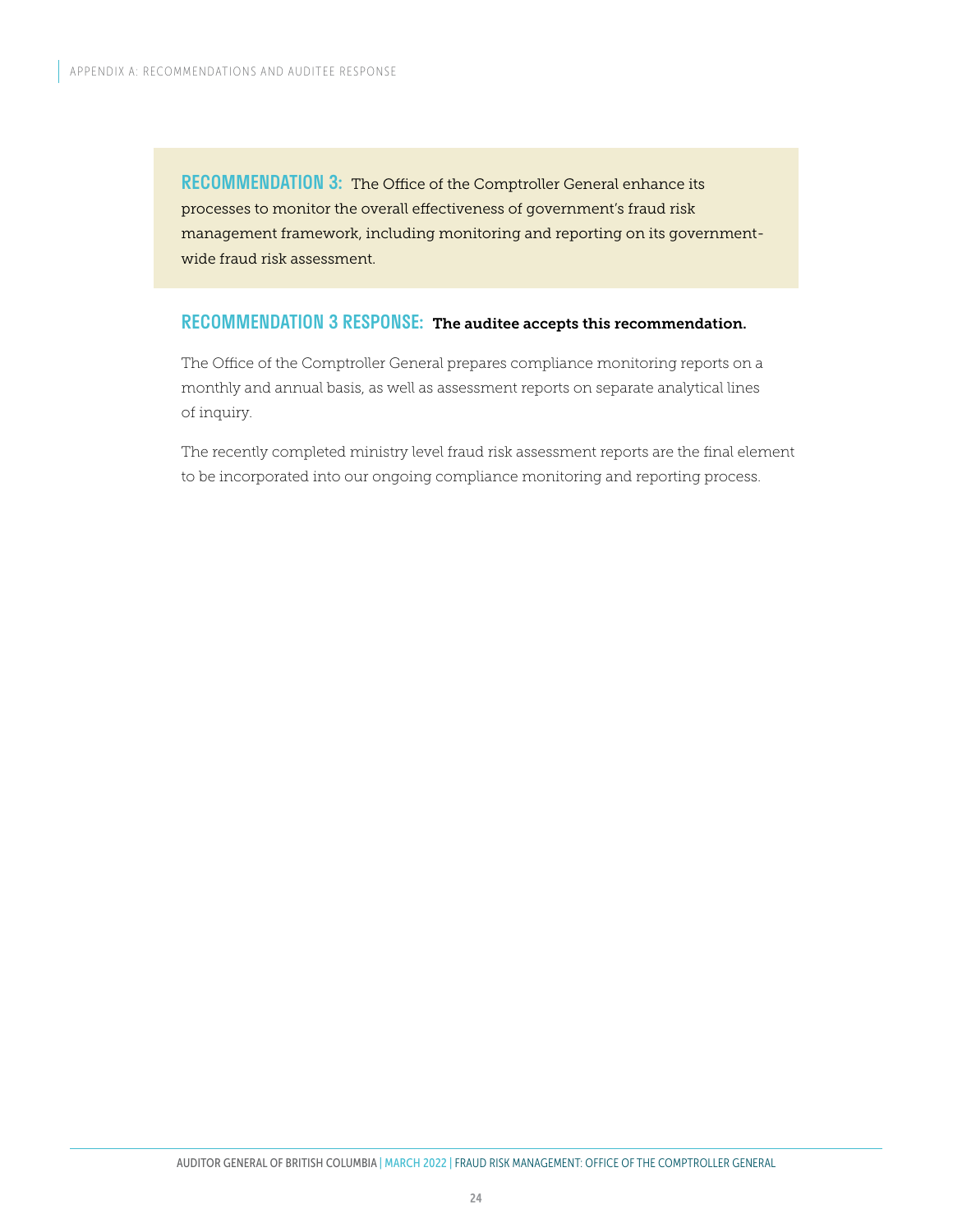# <span id="page-24-1"></span>Appendix B: Audit criteria

### <span id="page-24-0"></span>Fraud Risk Governance

1. The Office of the Comptroller General (OCG) has developed government policy that clearly documents the roles, responsibilities, and accountabilities for fraud risk management.

Sub-criteria:

- a. The fraud risk management framework is documented in CPPM
- b. Government policy is aligned with the responsibilities of the Comptroller General and Treasury Board as defined in the FAA
- c. Government policy defines the OCG's responsibilities and authority for identifying, monitoring and responding to incidents of suspected fraud
- d. Government policy defines ministry responsibilities and authority for identifying, monitoring and responding to incidents of suspected fraud
- e. Government policy defines distinct roles and responsibilities for the OCG and other central agencies for investigating incidents of suspected fraud
- 2. The OCG has verified that ministries understand their responsibilities for fraud risk management.
- 3. The OCG has verified that other central agencies understand their responsibilities with respect to investigation of suspected incidents of fraud.
- 4. The OCG has assessed its capacity to fulfill its responsibilities under the fraud risk management framework.

Sub-criteria:

- a. The OCG has assessed its capacity to provide training and support to ministries
- b. The OCG has assessed its capacity to monitor ministry investigations into suspected fraud
- c. The OCG has assessed its capacity to investigate reports of fraud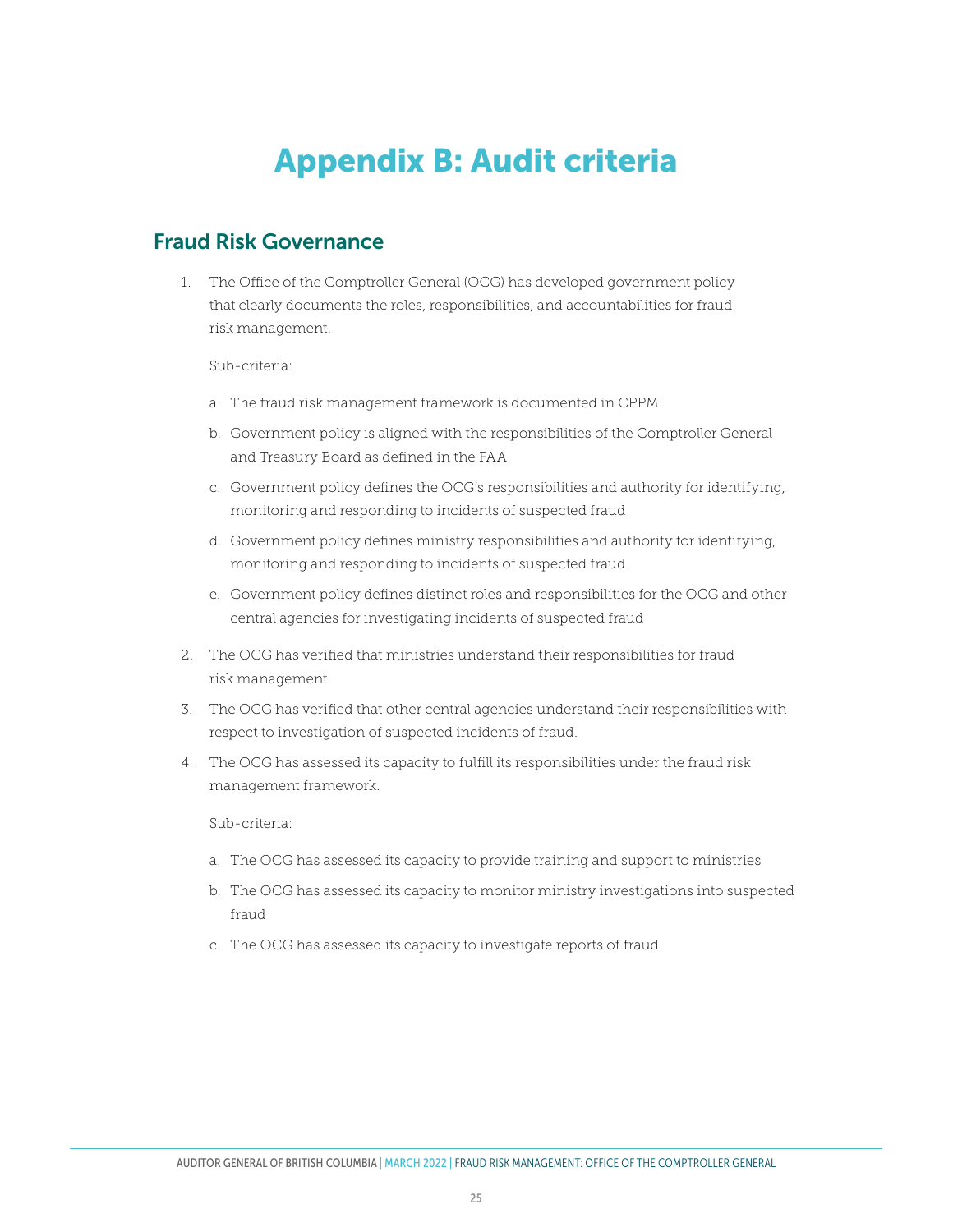### Fraud Risk Assessment

5. The OCG has established a process to assess fraud risk in government.

Sub-criteria:

- a. The process established by the OCG includes comprehensive fraud risk assessments to identify specific fraud schemes and risks
- b. The process established by the OCG includes an assessment of the likelihood and significance of identified fraud risks
- c. The process established by the OCG includes an evaluation of existing fraud control activities
- d. The process established by the OCG includes implementation of actions to mitigate residual fraud risks

### Fraud Prevention and Detection

- 6. The OCG has a process to monitor compliance with control activities established in government policy (CPPM chapter 20)
- 7. The OCG has provided ministries with training on how to prevent and detect incidents of fraud.

### Fraud Investigation and communication

- 8. The OCG has documented policies and procedures for investigating incidents of suspected fraud.
- 9. The OCG has responded to incidents of suspected fraud in accordance with its documented policies and procedures

Sub-criteria:

- a. The OCG (FAS) has initiated forensic engagements, based on preliminary assessments.
- b. The OCG has resolved incidents of suspected fraud in accordance with its documented policies and procedures.
- c. The OCG has referred concerns related to incidents of suspected fraud to the area responsible per policy (central agency)
- d. The OCG has followed-up with ministries to ensure their responses to reported incidents are in accordance with policy.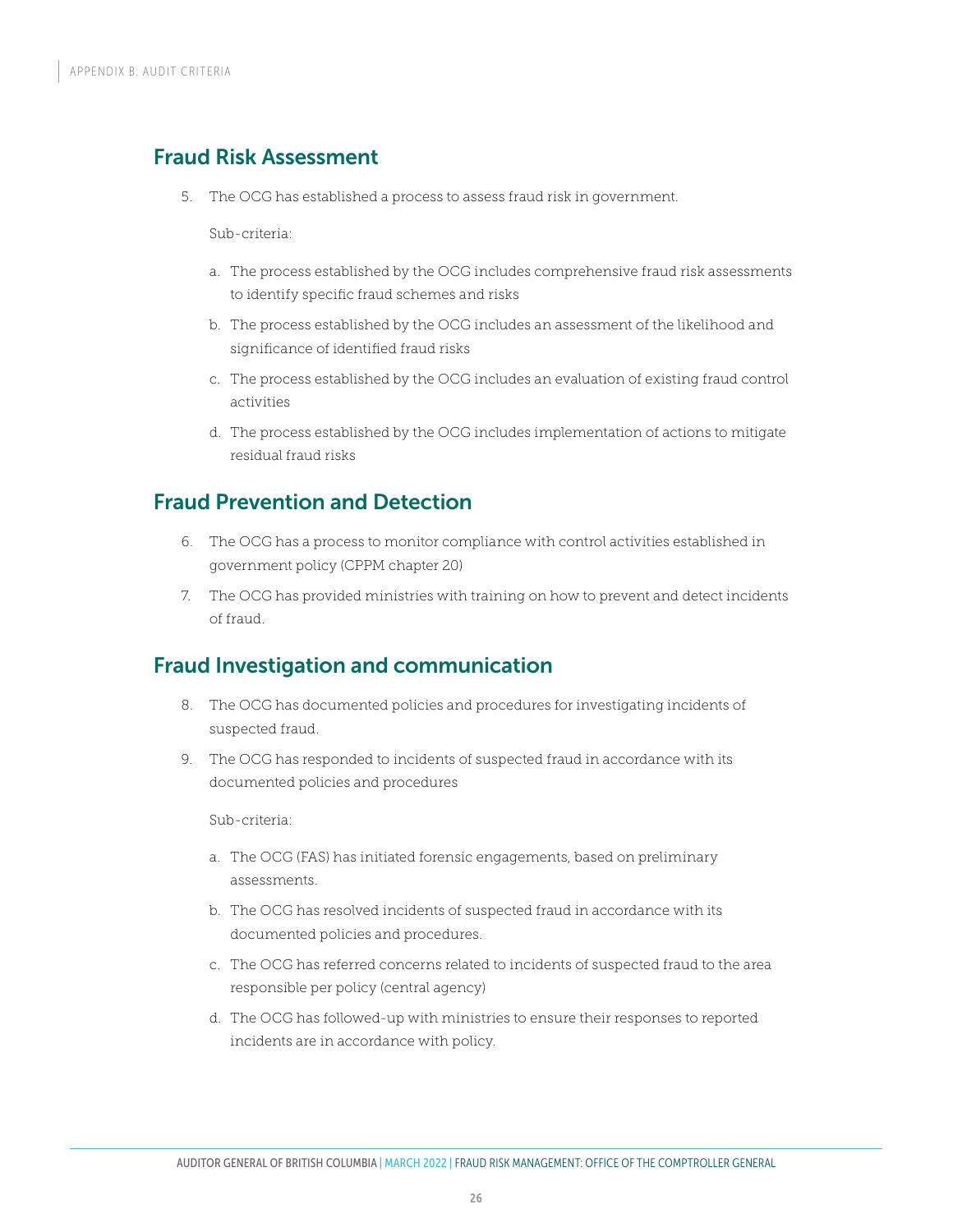- 10. The OCG has a process to ensure that they are receiving reports on all incidents of fraud identified in government.
- 11. The OCG reports regularly to the DM Finance on fraud risks in government, incidents of identified fraud, and activities initiated to respond to identified fraud risks.

### Fraud Monitoring and Reporting

12. The OCG has a process to monitor and report on the effectiveness of their fraud risk management framework.